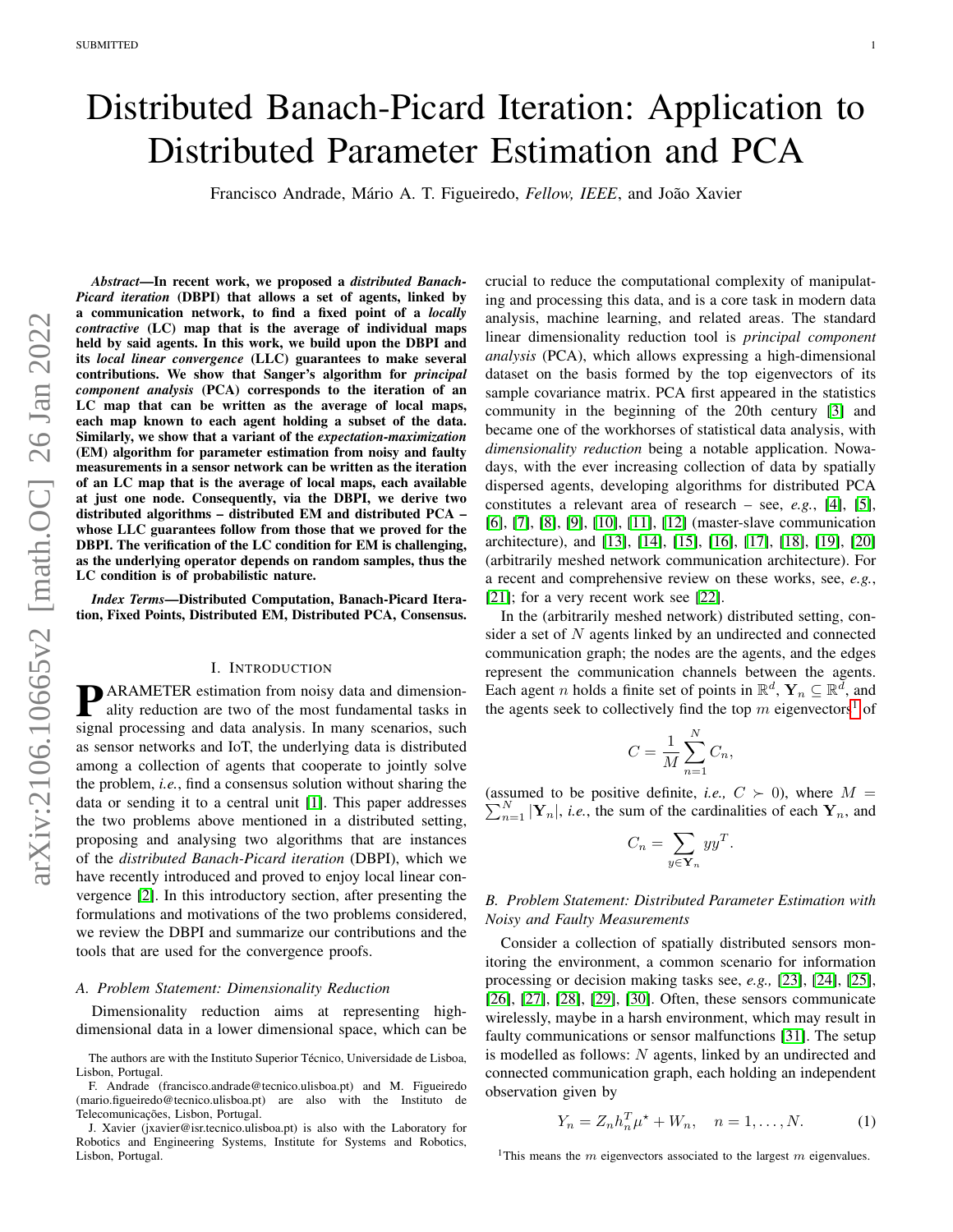In [\(1\)](#page-0-1),  $\mu^* \in \mathbb{R}^d$  is a fixed and unknown parameter, each  $h_n \in \mathbb{R}^d$  is assumed to be known only at agent  $n, \{W_j\}_{n=1}^N$ are independent and identically distributed (i.i.d.) zero-mean Gaussian random variables with variance  $(\sigma^*)^2$ , and  $\{Z_n\}_{n=1}^N$ are i.i.d. Bernoulli random variables  $(Z_n \in \{0,1\})$  with  $f_{Z_n}(z_n|p^*) = (p^*)^{z_n}(1-p^*)^{1-z_n}$ . This formulation models a scenario where sensor *n* measures the parameter  $\mu^*$  with probability  $p^*$  and, with probability  $1 - p^*$ , it senses only noise, indicating a transducer failure [\[31\]](#page-11-30). The agents seek to collectively estimate  $\mu^*$ , treating  $p^*$  and  $\sigma^*$  as nuisance (or latent) parameters. Observe that if the binary variables  $Z_n$ were not random, but fixed and known, the model could be regarded as a (distributed) linear regression problem. However, the randomness introduces an extra layer of difficulty accounting for potential sensor failures.

A decentralized algorithm, rather than one where each sensor sends its data to a central node, is potentially more robust to faulty wireless communications that may render a sensor useless. Moreover, a decentralized algorithm can yield considerable energy savings [\[23\]](#page-11-22), a very desirable feature.

#### *C. Distributed Banach-Picard Iteration (DBPI)*

Our recent work [\[2\]](#page-11-1) addressed a general distributed setup where  $N$  agents, linked by a communication network, collaborate to collectively find an attractor  $x^*$  of a map H that can be implicitly represented as an average of local maps, *i.e.*,

$$
H = \frac{1}{N} \sum_{n=1}^{N} H_n,
$$

where  $H_n$  is the map held by agent n. As defined in [\[2\]](#page-11-1), an attractor  $x^*$  of H is a fixed point thereof,  $H(x^*) = x^*$ , satisfying

$$
\rho(\mathbf{J}_H(x^\star)) < 1,\tag{2}
$$

where  $\rho(\mathbf{J}_H(x^*))$  is the spectral radius of the Jacobian of H at  $x^*$ . Moreover, the map H is not assumed to have a symmetric Jacobian and no global structural assumptions (*e.g.*, Lipschitzianity or coercivity) are made.

The main contributions of [\[2\]](#page-11-1) are a distributed algorithm to find  $x^*$  – DBPI – and the proof that it enjoys the *local linear convergence* of its centralized counterpart, *i.e.*, of the (standard) Banach-Picard iteration:  $x^{k+1} = H(x^k)$ .

## *D. Contributions and Related Work*

In this work, we propose addressing the distributed inference problems described in Subsections [I-A](#page-0-2) and [I-B](#page-0-3) using two instantiations of DBPI. More concretely, we propose:

- 1) A distributed algorithm for PCA, which results from considering a map that can be implicitly written as an average of local maps and that has as a fixed point the solution to the PCA problem.
- 2) An algorithm that stems from formulating the problem described in Subsection [I-B](#page-0-3) as a fixed point of a map induced by the stationary equations of the corresponding *maximum likelihood estimation* (MLE) criterion. This

map corresponds to the iterations of a slightly modified EM algorithm for a *mixture of linear regressions* [\[32\]](#page-11-31).

The guarantees of local linear convergence for these distributed algorithms involve verifying condition [\(2\)](#page-1-0) for the maps inducing them, which allows invoking the results from [\[2\]](#page-11-1). Consequently, a great portion of this paper is devoted to proving that [\(2\)](#page-1-0) holds for these maps, which is far from trivial.

The distributed PCA problem (see [\[23\]](#page-11-22) for a review of distributed PCA) described in Subsection [I-A](#page-0-2) was addressed in [\[33\]](#page-11-32) , where an algorithm termed *accelerated distributed Sanger's algorithm* (ADSA) was proposed. The authors consider a "mini-batch variant" of *Sanger's algorithm* (SA, see [\[34\]](#page-12-0)) and, inspired by [\[35\]](#page-12-1), arrive at ADSA. Although no proof of convergence was presented in [\[33\]](#page-11-32), very recent work by the same authors proves convergence of their algorithm [\[36\]](#page-12-2). Our contributions in this context are twofold: we show that ADSA is recovered by applying DBPI to SA, and that condition [\(2\)](#page-1-0) holds for SA, thus, the guarantees of local convergence follow directly as a consequence of the results in [\[2\]](#page-11-1). We mention that no computer simulations of ADSA are presented in this work, since these can be found in [\[33\]](#page-11-32).

The problem presented in Subsection [I-B](#page-0-3) was addressed in [\[31\]](#page-11-30), where [\(1\)](#page-0-1) is regarded as a *finite mixture model* [\[37\]](#page-12-3). To estimate  $\mu^*$ , the authors proposed a distributed version of the *expectation-maximization* (EM [\[38\]](#page-12-4)) algorithm, termed *diffusion-averaging distributed EM* (DA-DEM). However, DA-DEM, very much in the spirit of [\[39\]](#page-12-5), [\[40\]](#page-12-6), uses a diminishing step-size to achieve convergence, leading to a sublinear convergence rate. Our contribution is an algorithm for this problem that extends a slightly modified version of the centralized EM algorithm to distributed settings. The key challenge is to show that we can "expect" condition [\(2\)](#page-1-0) to hold, and we dedicate a considerable amount of effort to this endeavor. We use the term "expect", since the operator underlying DBPI depends on the observed samples and, therefore, the existence of an attractor is a probabilistic question. Finally, we compare our algorithm with DA-DEM through Monte Carlo simulations, confirming the linear convergence rate of our algorithm and the sublinear convergence of DA-DEM.

<span id="page-1-0"></span>There is considerable work on the "probabilistic linear convergence" of EM [\[41\]](#page-12-7), [\[42\]](#page-12-8), [\[43\]](#page-12-9). However, neither the results in [\[41\]](#page-12-7), nor those in [\[42\]](#page-12-8) encompass the mixture model underlying [\(1\)](#page-0-1). The mixture of regressions presented in [\[43\]](#page-12-9) bears some similarity with the model underlying [\(1\)](#page-0-1), but it is not the same: in [\[43\]](#page-12-9), p is fixed at  $1/2$  and  $Z_n \in \{-1,1\}$ (rather than  $\{0, 1\}$ ), thus there are no measurements that are just noise. Furthermore, [\[43\]](#page-12-9) is primarily concerned with statistical guarantees for the error with respect to the ground truth, while we address the goal of establishing [\(2\)](#page-1-0).

As mentioned in [\[31\]](#page-11-30), there are two other relevant works on distributed EM, namely, [\[44\]](#page-12-10) and [\[45\]](#page-12-11). However (see [\[31\]](#page-11-30)), both these works address a different problem of Gaussian mixture density estimation. Moreover, in the case of [\[44\]](#page-12-10), the algorithm demands a cyclic network topology, and, in [\[45\]](#page-12-11) the algorithm requires higher computational load on each node, since it is based on *alternating direction method of multipliers*.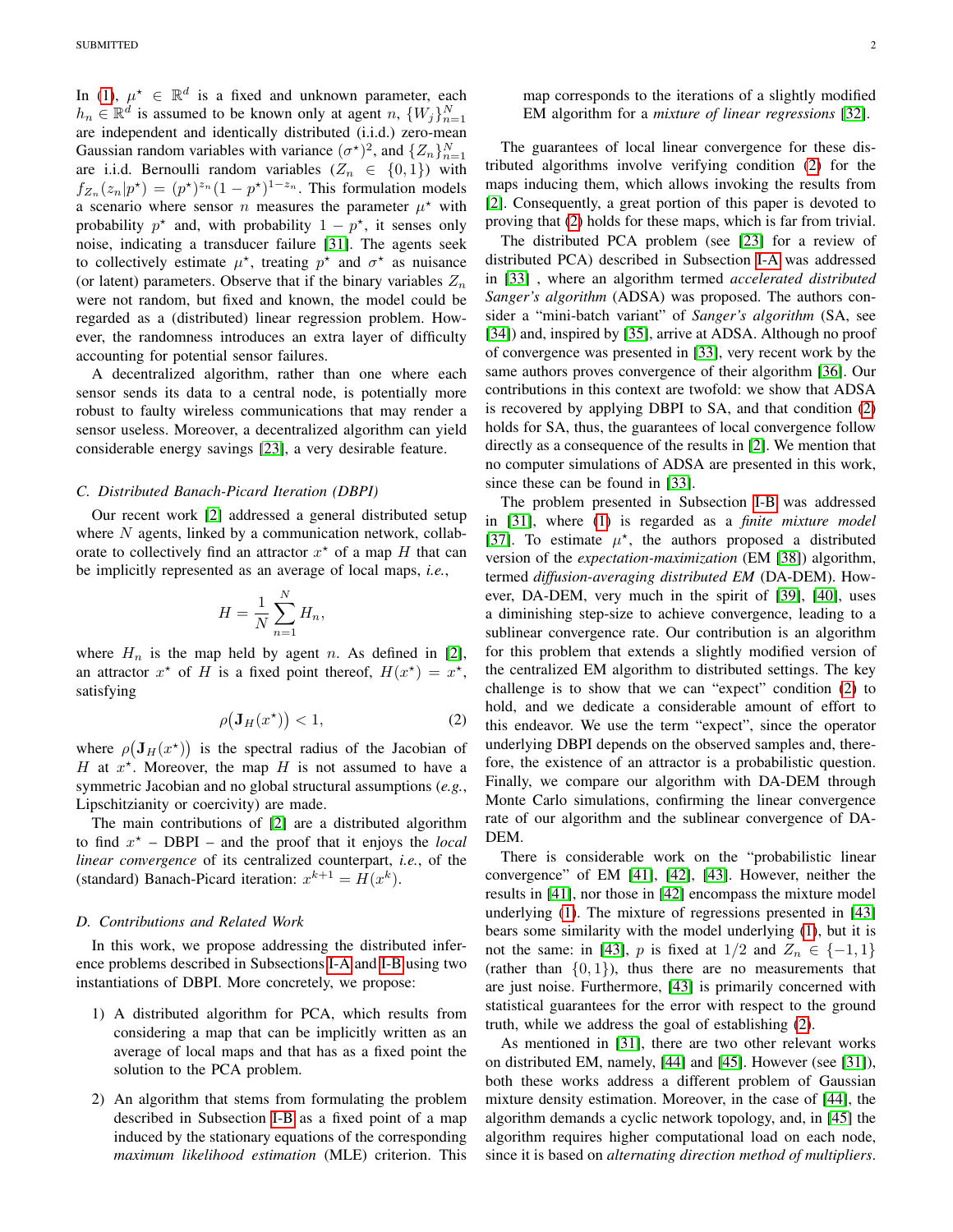To summarize, we show that ADSA [\[33\]](#page-11-32) is an instance of DBPI and propose an algorithm to solve the mixture model underlying [\(1\)](#page-0-1), also as an instance of DBPI. Consequently, their corresponding guarantees of local linear convergence result from the attractor condition [\(2\)](#page-1-0) for the map underlying the corresponding centralized counterparts. We compare DA-DEM and our proposed algorithm through numerical Monte Carlo simulations, and the results confirm the linear convergence of our algorithm and the sublinear convergence of DA-DEM.

## *E. Organization of the Paper*

Section [II](#page-2-0) briefly reviews the DBPI proposed in [\[2\]](#page-11-1) and the main convergence result therein proved. The characterization of the fixed points of the "mini-batch" variant of Sanger's algorithm, as well as the attractor condition, are presented in Section [III.](#page-2-1) Section [IV](#page-4-0) describes the centralized variant of EM underlying the proposed distributed algorithm for the problem in Subsection [I-B,](#page-0-3) presents the verification of the attractor condition, and reports the results of simulations comparing DBPI with DA-DEM.

## <span id="page-2-2"></span>*F. Notation*

The set of real  $n$  dimensional vectors with positive components is denoted by  $\mathbb{R}_{>0}^n$ . Matrices and vectors are denoted by upper and lower case letters, respectively. The spectral radius of a matrix A is denoted by  $\rho(A)$  and its Frobenius norm by  $||A||_F$ . Given a map H,  $J_H(x)$ , and  $dH(x)$  denote, respectively, the Jacobian of  $H$  at  $x$  and the differential of H at x. Given a vector  $v, v_s$  denotes its sth component; given a matrix  $A$ ,  $A_{st}$  denotes the element on the sth row and tth column and  $A<sup>T</sup>$  its transpose. The d-dimensional identity matrix is denoted by  $I_d$ ,  $\mathbf{1}_d$  is the d-dimensional vector of ones, and  $\mathbf{0}_{m,n}$  is the  $m \times n$  matrix of zeros. Whenever convenient, we will denote a vector with two stacked blocks,  $[v^T, u^T]^T$ , simply as  $(v, u)$ . Given a square matrix A,  $\mathcal{U}(A)$ is an upper triangular matrix of the same dimension as A and whose upper triangular part coincides with that of A. Given a norm  $\|\cdot\|$ ,  $\bar{B}_{\delta,\theta}^{\|\cdot\|}$  denotes the closed ball of center  $\theta$  and radius  $\delta$  with respect to  $\|\cdot\|$ . Random variables and vectors are denoted by upper case letters and, for random variable  $Y$ , the probability density (or mass) function of  $Y$  is denoted by  $f_Y$ . The probability density of a Gaussian of mean  $\mu$  and variance  $\sigma^2$  is denoted by  $\mathcal{N}(\cdot|\mu, \sigma^2)$ .

## <span id="page-2-0"></span>II. REVIEW OF DISTRIBUTED BANACH-PICARD ITERATION

Consider a network of  $N$  agents, where the interconnection structure is represented by an undirected connected graph: the nodes correspond to the agents and an edge between two agents indicates they can communicate (are neighbours). In the scenario considered in [\[2\]](#page-11-1), each agent  $n \in \{1, ..., N\}$  holds an operator  $H_n : \mathbb{R}^d \to \mathbb{R}^d$ , and the goal is to compute a fixed point of the average operator

$$
H = \frac{1}{N} \sum_{n=1}^{N} H_n.
$$
 (3)

Each agent  $n$  is restricted to performing computations involving  $H_n$  and communicating with its neighbours.

Our only assumption about  $H$  is the existence of a locally attractive fixed point  $x^*$ , *i.e.*, satisfying [\(2\)](#page-1-0).

Let R be the map on  $\mathbb{R}^{dN}$  defined, for  $z = [z_1^T, \dots, z_N^T]^T$ (with  $z_j \in \mathbb{R}^d$  held by agent j) by

<span id="page-2-3"></span>
$$
R(z) = \left[ \left( H_1(z_1) - z_1 \right)^T, \dots, \left( H_N(z_N) - z_N \right)^T \right]^T, \quad (4)
$$

and let  $W = \tilde{W} \otimes I_d$ , where  $\tilde{W}$  is the so-called Metropolis weight matrix associated to the communication graph [\[46\]](#page-12-12). The algorithm proposed in [\[2\]](#page-11-1) is presented in Algorithm 1, where  $\alpha \in \mathbb{R}_{>0}$ .

| Algorithm 1 Distributed Banach-Picard Iteration (DBPI) |  |  |  |
|--------------------------------------------------------|--|--|--|
|--------------------------------------------------------|--|--|--|

1: Initialization:  $z^0 \in \mathbb{R}^{dN},$  $z^1 = Wz^0 + \alpha R(z^0),$ 

2: Update:

$$
z^{k+2} = (I+W)z^{k+1} - \frac{I+W}{2}z^{k} + \alpha(R(z^{k+1}) - R(z^{k})).
$$

Informally, in [\[2\]](#page-11-1), we show that  $\alpha$  can be chosen such that if  $z^k$  gets sufficiently close to  $1 \otimes x^*$ , then it converges to  $1 \otimes x^*$  at least linearly (the precise statement and proof can be found in [\[2\]](#page-11-1)). Notice that z being equal to  $1 \otimes x^*$  means that all agents are in consensus, holding a copy of the fixed point  $x^*$ .

## III. DISTRIBUTED PCA

# <span id="page-2-1"></span>*A. Algorithm*

We obtain a distributed algorithm for solving the PCA problem described in section [I-A](#page-0-2) as an instantiation of DBPI by introducing a map  $H$  with a fixed point at the desired solution. Moreover, the guarantees of local linear convergence follow as a result of verifying [\(2\)](#page-1-0).

The "mini batch variant" of Sanger's algorithm (SA) proposed in [\[33\]](#page-11-32) and inspired by [\[34\]](#page-12-0) is the Banach-Picard iteration

<span id="page-2-5"></span>
$$
X^{k+1} = H(X^k),
$$

where  $H: \mathbb{R}^{d \times m} \to \mathbb{R}^{d \times m}$  is given by

$$
H(X) = X + \eta \Big( CX - XU(X^T C X) \Big), \tag{5}
$$

and  $U$  was defined in Subsection [I-F.](#page-2-2) Observe that  $H$  can be written as an average of local maps, *i.e.*,

<span id="page-2-4"></span>
$$
H = \frac{1}{N} \sum_{n=1}^{N} H_n,
$$

where  $H_n : \mathbb{R}^{d \times m} \to \mathbb{R}^{d \times m}$  is defined by

$$
H_n(X) = X + \eta \Big( \frac{N}{M} C_n X - X \mathcal{U} \big( X^T \frac{N}{M} C_n X \big) \Big). \tag{6}
$$

Let R be the map on  $\mathbb{R}^{(d \times m)N}$  defined, for  $z =$  $[z_1^T, \ldots, z_N^T]^T$ , as in [\(4\)](#page-2-3), with  $H_n$  as in [\(6\)](#page-2-4). The distributed algorithm presented in [\[33\]](#page-11-32), named ADSA, is exactly the DBPI, *i.e.*, Algorithm 1, with this choice of R.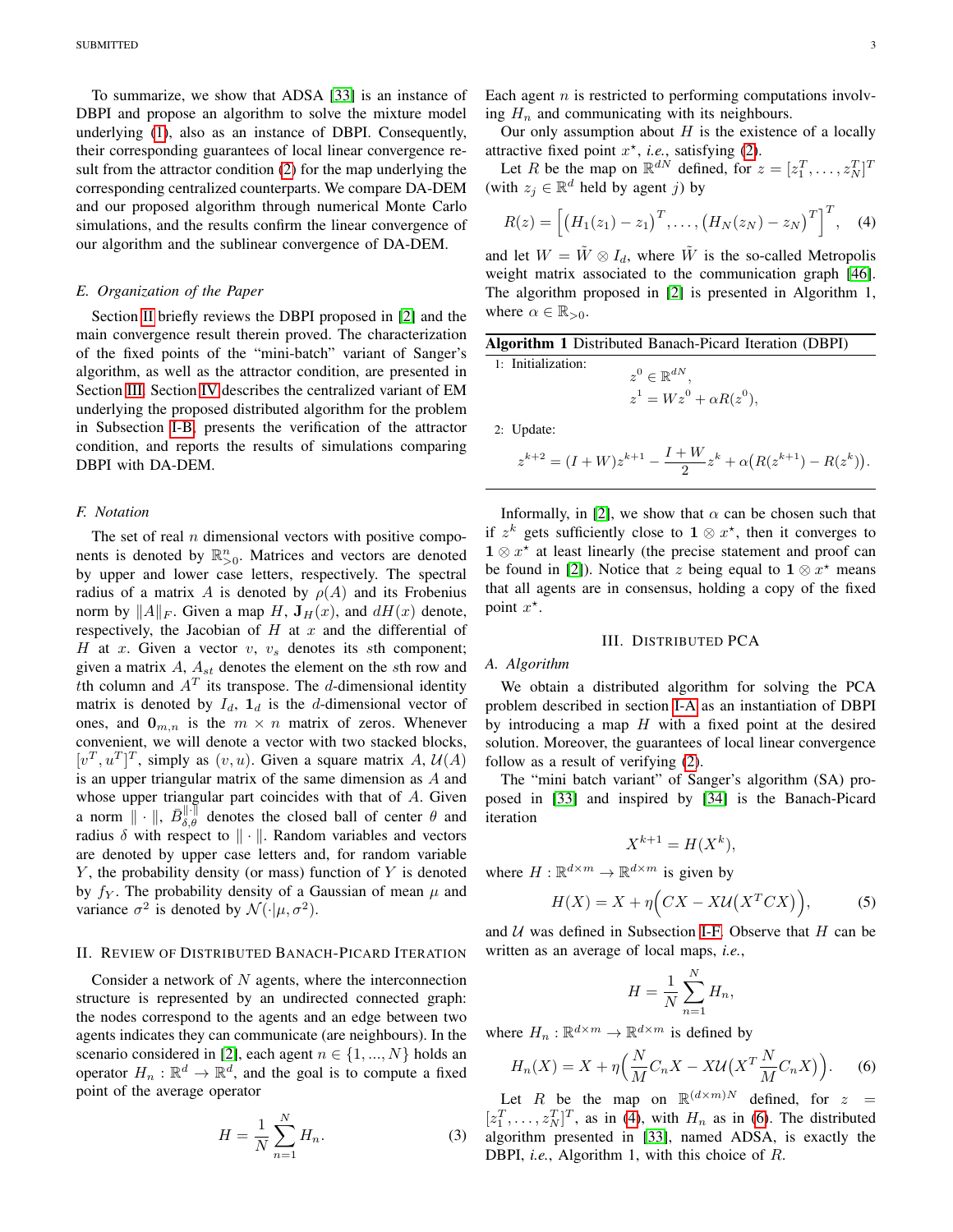## *B. Convergence: Main Results*

The convergence analysis amounts to verifying the attractor condition [\(2\)](#page-1-0) for  $H$ , thus establishing, as a corollary of the results in [\[2\]](#page-11-1), the local linear convergence of Algorithm 1 with each  $H_n$  in [\(4\)](#page-2-3) defined as in [\(6\)](#page-2-4) (equivalently, ADSA).

We start with the following lemma (proved in Appendix [D\)](#page-10-0) showing that the solution sought in the PCA problem is a fixed point of  $H$  (as defined in [\(5\)](#page-2-5)).

<span id="page-3-8"></span>**Lemma 1.** Let  $C \succ 0$ . If  $X^* \in \mathbb{R}^{d \times m}$  satisfies

$$
CX^* = X^* \mathcal{U}((X^*)^T C X^*)\tag{7}
$$

*then, each column of* X? *is either* 0 *or a unit-norm eigenvector of* C. Moreover, the columns are orthogonal, i.e.,  $(X^{\star})^T X^{\star}$  is *diagonal with the diagonal elements being either one or zero.*

The following theorem guarantees that the Banach-Picard iteration of  $H$  has local linear convergence to its fixed points.

<span id="page-3-0"></span>**Theorem 1.** Let  $\lambda_1 > \ldots > \lambda_m > \lambda_{m+1} \geq \ldots \geq \lambda_d > 0$  be *the eigenvalues of C. Suppose that*  $X^*$  *is a*  $d \times m$  *matrix such*  $Cx_i^* = \lambda_i x_i^*$  (where  $x_i^*$  denotes the *i*th column of  $X^*$  and C *is as defined in* [\(5\)](#page-2-5)), *for*  $i = 1, ..., m$ *, and*  $(X^*)^T X^* = I_m$ *. Then, there exists*  $\eta^*$  *such that, for*  $0 < \eta < \eta^*$ *,* 

$$
\rho(\mathbf{J}_H(X^{\star})) < 1.
$$

*Remark* 1*.* The invertibility of C that is assumed in the statements of Lemma 1 and Theorem 1 is not a big restriction. In fact, if  $C \succeq 0$  rather than  $C \succ 0$ , then  $\tilde{C} = C + \epsilon I$  satisfies  $\tilde{C} \succ 0$  and has the same eigenvectors as C.

## *C. Proof of Theorem [1](#page-3-0)*

First, note that  $H(X) = I + \eta S(X)$ , where

$$
S(X) = CX - \mathcal{U}(X^T C X).
$$

This implies  $J_H(X^*) = I + \eta J_S(X^*)$ , and, as a consequence, each eigenvalue of  $J_H(X^*)$  is of the form  $1 + \eta\beta$ , with  $\beta$ being an eigenvalue of  $J_S(X^*)$ . The idea is to show that these eigenvalues  $\beta$  of  $J_S(X^*)$  enjoy a key property: they are realvalued and negative,  $\beta$  < 0. Such property means that, for sufficiently small  $\eta > 0$ , we have  $|1 + \eta \beta| < 1$ . To establish this key property, we divide the proof of Theorem 1 in two lemmas: Lemma 2 and Lemma 3.

Lemma 2 will show that the eigenvalues of  $J_S(X^{\star})$  coincide with those of the linear map from  $\mathbb{R}^{d \times m}$  to  $\mathbb{R}^{d \times m}$  given by

$$
W \to \hat{D}W - WD - A\mathcal{U}(DA^T W + W^T A D), \quad (8)
$$

where

$$
D = \text{diag}(\lambda_1, \dots, \lambda_m), \tag{9}
$$

$$
\hat{D} = (\lambda_1, \dots, \lambda_m, \lambda_{m+1}, \dots, \lambda_d), \tag{10}
$$

and

$$
A = \begin{bmatrix} I_m \\ \mathbf{0}_{d-m,m} \end{bmatrix} . \tag{11}
$$

Lemma 3 will show that the eigenvalues of [\(8\)](#page-3-1) are real and negative.

**Lemma 2.** Let  $X^*$  satisfy the conditions of Theorem [1.](#page-3-0) The  $eigenvalues of  $J_S(X^*)$ , where$ 

<span id="page-3-5"></span>
$$
\colon \mathbb{R}^{d \times m} \to \mathbb{R}^{d \times m}
$$

$$
X \to CX - U(X^T C X)
$$

<span id="page-3-9"></span>*coincide with those of the linear map given by*

 $\overline{S}$ 

$$
W \to \hat{D}W - WD - A\mathcal{U}(DA^T W + W^T A D),
$$

*with*  $D$ *,*  $\hat{D}$ *<i>, and*  $\hat{A}$  *given by, respectively,* [\(9\)](#page-3-2)*,* (10*), and* (11*).* 

*Proof.* From the rules of matrix differential calculus (see [\[47\]](#page-12-13) and [\[48\]](#page-12-14)), the differential of S at X, denoted by  $dS(X)$ , is the linear map

$$
dX \to CdX - (dX)\mathcal{U}(X^T C X) - Xd\big(\mathcal{U}(X^T C X)\big)(X).
$$
\n(12)

Observe that  $U$  is a linear map, thus the composition rule for differentials further yields

$$
d\big(\mathcal{U}(X^T C X)\big)(X) = \mathcal{U}\big((dX)^T C X + X^T C dX\big). \tag{13}
$$

By assumption,  $CX^* = X^*D$  with D given by [\(9\)](#page-3-2), thus combining this with [\(12\)](#page-3-5) and [\(13\)](#page-3-6),  $dS(X^*)$ , which we denote by  $\hat{S}$  to simplify the notation, is given by

<span id="page-3-6"></span>
$$
\hat{S}(dX) = CdX - (dX)D \n- X^{\star}U((dX)^{T}X^{\star}D + D(X^{\star})^{T}dX).
$$

The eigenvalues of  $J_S(X^*)$  coincide with those of  $dS(X^*) =$  $\hat{S}$ , under the identification between Jacobians and differentials (see [\[47\]](#page-12-13)); hence, we will study the eigenvalues of the latter.

Let  $\hat{X}^*$  be an extension of  $X^*$  to an orthonormal basis of eigenvectors of C, *i.e.*,  $(\hat{X}^*)^T \hat{X}^* = I_d$  and  $C \hat{X}^* = \hat{X}^* \hat{D}$ , where  $\hat{D}$  is given by [\(10\)](#page-3-3). To understand the eigenvalues of  $\hat{S}$ , consider the linear map given by

$$
V(dX) \to \hat{X}^* dX \tag{14}
$$

and observe that  $V$  is an invertible linear map (in fact  $V^{-1}(dX) = (\hat{X}^*)^T dX$ . Eigenvalues are invariant under a similarity transformation, hence, the eigenvalues of  $\hat{S}$  coincide with those of  $V^{-1} \circ \hat{S} \circ V$  which, after renaming dX by W, just amounts to the linear map

$$
W \to \hat{D}W - WD - A\mathcal{U}(DA^T W + W^T A D),
$$

<span id="page-3-1"></span>with D,  $\hat{D}$ , and A given by, respectively, [\(9\)](#page-3-2), [\(10\)](#page-3-3), and [\(11\)](#page-3-4).  $\Box$ 

<span id="page-3-2"></span>In the proof of the following lemma it is crucial that the eigenvalues are in decreasing order.

<span id="page-3-3"></span>**Lemma 3.** Let  $D$ ,  $\hat{D}$ , and  $\hat{A}$  be defined, respectively, by [\(9\)](#page-3-2), [\(10\)](#page-3-3), and [\(11\)](#page-3-4). The eigenvalues of the linear map from  $\mathbb{R}^{d \times m}$ *to* R <sup>d</sup>×<sup>m</sup> *defined by*

<span id="page-3-7"></span>
$$
W \to \hat{D}W - WD - A\mathcal{U}(DA^T W + W^T A D) \tag{15}
$$

<span id="page-3-4"></span>*are real and negative.*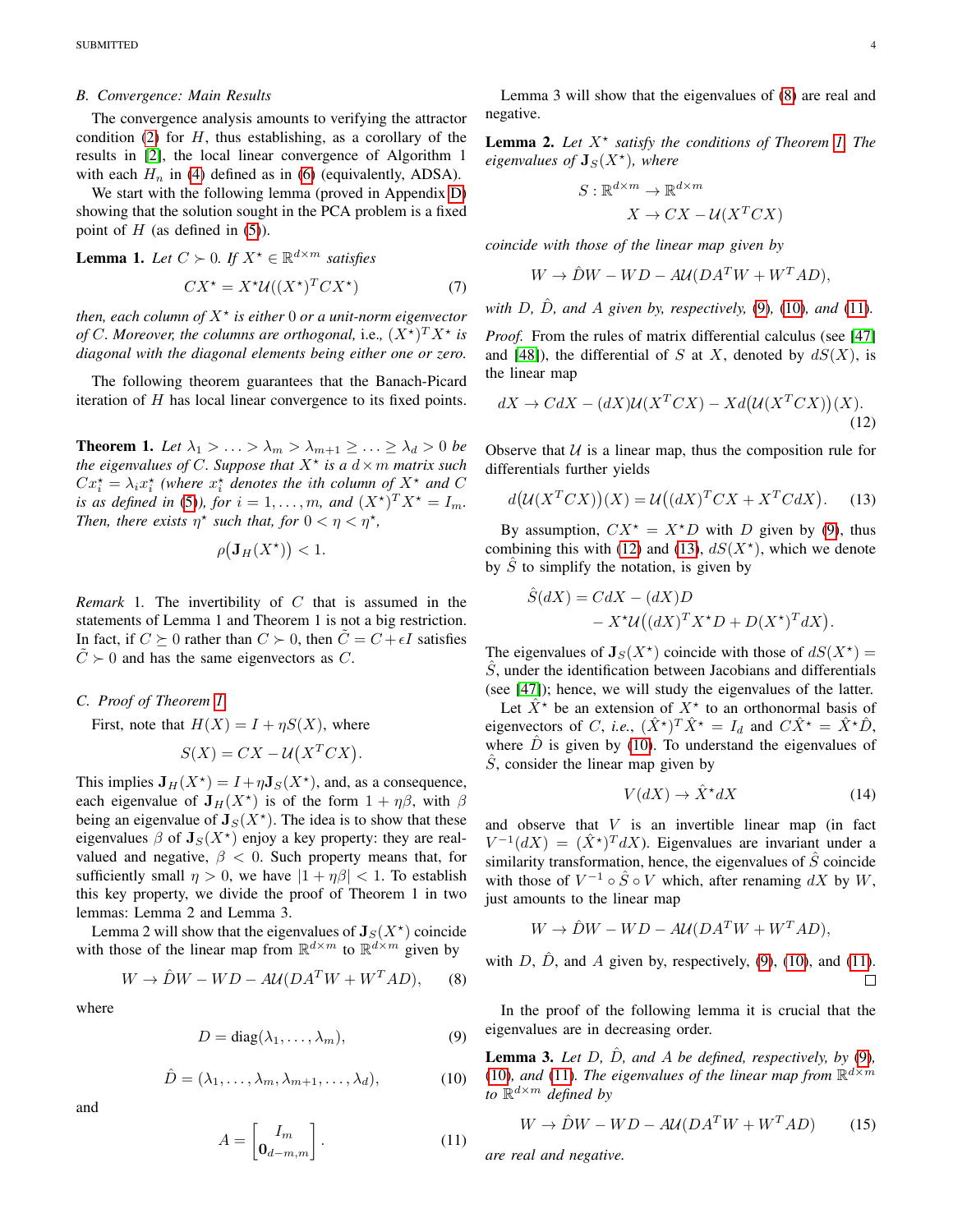*Proof.* Let  $Z$  be an eigenvector (note that  $Z$  is in fact a matrix) of [\(15\)](#page-3-7) associated to the eigenvalue  $\beta$ , *i.e.*,

$$
\hat{D}Z - ZD - A\mathcal{U}(DA^T Z + Z^T AD) = \beta Z; \qquad (16)
$$

next, we show that  $\beta < 0$ .

Consider a block partition of  $Z$  of the form

$$
Z = \begin{bmatrix} \tilde{Z} \\ \bar{Z} \end{bmatrix},
$$

where  $\tilde{Z}$  and  $\bar{Z}$  are, respectively,  $m \times m$  and  $(d - m) \times m$ matrices. The eigenvalue matrix equation [\(16\)](#page-4-1) induces the following system of matrix equations

$$
D\tilde{Z} - \tilde{Z}D - \mathcal{U}(D\tilde{Z} + \tilde{Z}^T D) = \beta \tilde{Z}, \tag{17}
$$

$$
\bar{D}\bar{Z} - \bar{Z}D = \beta \bar{Z}, \qquad (18)
$$

where  $\overline{D} = \text{diag}(\lambda_{m+1}, \dots, \lambda_d)$ .

There are two non-mutually-exclusive cases to consider:  $\tilde{Z} \neq 0$  or  $\bar{Z} \neq 0$  ( $Z \neq 0$ , by virtue of being an eigenvector).

*Case 1:* Suppose that  $\overline{Z}_{st} \neq 0$ . Then, [\(18\)](#page-4-2) implies that

$$
\lambda_{m+s}\bar{Z}_{st} - \lambda_t\bar{Z}_{st} = \beta \bar{Z}_{st},
$$

and, hence,  $\beta = \lambda_{m+s} - \lambda_t < 0$ .

*Case 2:* Suppose that  $\tilde{Z}_{st} \neq 0$ . This case splits in two: either  $s > t$  or  $s \leq t$ . If  $s > t$ , then [\(17\)](#page-4-3) and the "upper triangularization" operation yields

$$
\lambda_s \tilde{Z}_{st} - \lambda_t \tilde{Z}_{st} = \beta \tilde{Z}_{st},\tag{19}
$$

which, after dividing by  $\tilde{Z}_{st}$ , yields  $\lambda_s - \lambda_t = \beta < 0$ . If  $s \leq t$ , then,

$$
\beta \tilde{Z}_{st} = \lambda_s \tilde{Z}_{st} - \lambda_t \tilde{Z}_{st} - \mathcal{U} (D\tilde{Z} + \tilde{Z}^T D)_{st}
$$
  
=  $\lambda_s \tilde{Z}_{st} - \lambda_t \tilde{Z}_{st} - \lambda_s \tilde{Z}_{st} - \lambda_t \tilde{Z}_{ts}$   
=  $-\lambda_t (\tilde{Z}_{st} + \tilde{Z}_{ts}).$ 

Next, notice that if  $s < t$ , then  $\tilde{Z}_{ts}$  can be assumed to be 0, since, otherwise, we could deal with it as in [\(19\)](#page-4-4) with the roles of s and t reversed to conclude  $\beta < 0$ . Hence, assuming  $\tilde{Z}_{ts} = 0$ , we obtain, after division by  $\tilde{Z}_{st}$ , that  $\beta = -\lambda_t < 0$ . Finally, if  $s = t$ , then  $\beta = -2\lambda_t < 0$ .  $\Box$ 

## IV. PARAMETER ESTIMATION WITH NOISY MEASUREMENTS

#### <span id="page-4-0"></span>*A. Roadmap*

This is a rather long section, hence the need for a road map. The analysis of [\(1\)](#page-0-1) is simplified if the measurements are identically distributed besides being just independent and, therefore, we start by introducing a probability distribution on the vectors  $h_n$  and a joint model on  $(Y, H)$ .

To estimate  $\mu^*$  ( $p^*$  and  $\sigma^*$  are treated as nuisance parameters), we consider the stationary equations imposed by equating to zero the gradient of the log-likelihood function, a necessary condition satisfied by the maximum likelihood estimator (MLE). Once the particular form of the stationary equations is realized, we reformulate them as a fixed point

<span id="page-4-1"></span>equation of the form  $g_1 \circ g_2(\theta^*) = \theta^*$  that naturally suggests the Banach-Picard iteration

$$
\theta^{k+1} = g_1 \circ g_2(\theta^k).
$$

Observing that the map  $g_1 \circ g_2$  cannot be written as an average of local maps, we switch to the map  $H = q_2 \circ q_1$ , which can be implicitly written as an average of local maps. With this map, we arrive at a distributed algorithm by considering the map  $R$  (see section [II\)](#page-2-0) arising from  $H$  and appealing to Algorithm 1.

<span id="page-4-3"></span>Finally, we observe that the existence of a fixed point of  $H = g_2 \circ g_1$  satisfying [\(2\)](#page-1-0) follows from the existence of a fixed point of  $g_1 \circ g_2$  satisfying [\(2\)](#page-1-0). The final part of the section is thus devoted to verifying [\(2\)](#page-1-0) for the map  $g_1 \circ g_2$ , and to a numerical simulation comparing Algorithm 1 and DA-DEM from [\[31\]](#page-11-30).

#### <span id="page-4-2"></span>*B. Identically distributed observations*

Let  $\theta^* = (\mu^*, p^*, (\sigma^*)^2) \in \Theta = \mathbb{R}^d \times (0, 1) \times (0, +\infty)$  be an unknown and fixed vector which we term the ground truth.

The agents' measurements are assumed to be independent (see [\(1\)](#page-0-1)); however, they are not identically distributed, given the presence of the vectors  $h_n$  in [\(1\)](#page-0-1). To address this issue, let  $Z \in \{0, 1\}$ ,  $H \in \mathbb{R}^d$ , and  $Y \in \mathbb{R}$  be, respectively, a binary random variable, a random vector, and a real random variable. Suppose the joint density on  $(Y, H, Z)$  factors as

<span id="page-4-5"></span><span id="page-4-4"></span>
$$
f_{Y,H,Z}(y,h,z|\theta^*) = f_H(h)f_Z(z|p^*)f_{Y|H,Z}(y|h,z,\mu^*,(\sigma^*)^2),
$$
\n(20)

where

$$
f_H(h) = \mathcal{N}(h|0, I_d),
$$
  
\n
$$
f_Z(z|p^*) = (p^*)^z (1 - p^*)^{1-z},
$$

and

$$
f_{Y|H,Z}(y|h,z,\theta^{\star}) = \mathcal{N}(y|h^T\mu^{\star},(\sigma^{\star})^2)^z \mathcal{N}(y|0,(\sigma^{\star})^2)^{1-z}.
$$
\n(21)

Instead of assuming that the  $h_n$  are fixed as in [\[31\]](#page-11-30), we assume that each sensor n has a measurement  $(y_n, h_n)$ , where  $(y_n, h_n, z_n)$  was drawn from [\(20\)](#page-4-5), but agent n has no knowledge of  $z_n$ . After marginalization, the joint density of  $Y, H$  is given by

<span id="page-4-7"></span>
$$
f_{Y,H}(y,h|\theta^*) = f_H(h)f_{Y|H}(y|h,\theta^*)
$$
  
=  $f_H(h)\Big(p^*\mathcal{N}\big(y|h^T\mu^*,(\sigma^*)^2\big) + (1-p^*)\mathcal{N}\big(y|0,(\sigma^*)^2\big)\Big),$  (22)

which is a mixture model [\[49\]](#page-12-15).

To estimate  $\mu^*$ , the agents seek  $\theta \in \Theta$  such that

<span id="page-4-6"></span>
$$
\frac{1}{N} \sum_{n=1}^{N} \nabla_{\theta} \phi(y_n, h_n, \theta) = 0,
$$
\n(23)

where  $\phi$  is the log-likelihood of  $(Y, H)$ , *i.e.*,

$$
\begin{aligned} \phi(y, h, \theta) &= \log(f_{Y, H}(y, h|\theta)) \\ &= \log\left(f_H(h)\right) + \log\left(f_{Y|H}(y|h, \theta)\right). \end{aligned} \tag{24}
$$

Since  $f_H(h)$  does not depend on  $\theta$ ,

$$
\nabla_{\theta} \phi(y, h, \theta) = \nabla_{\theta} \log (f_{Y|H}(y|h, \theta));
$$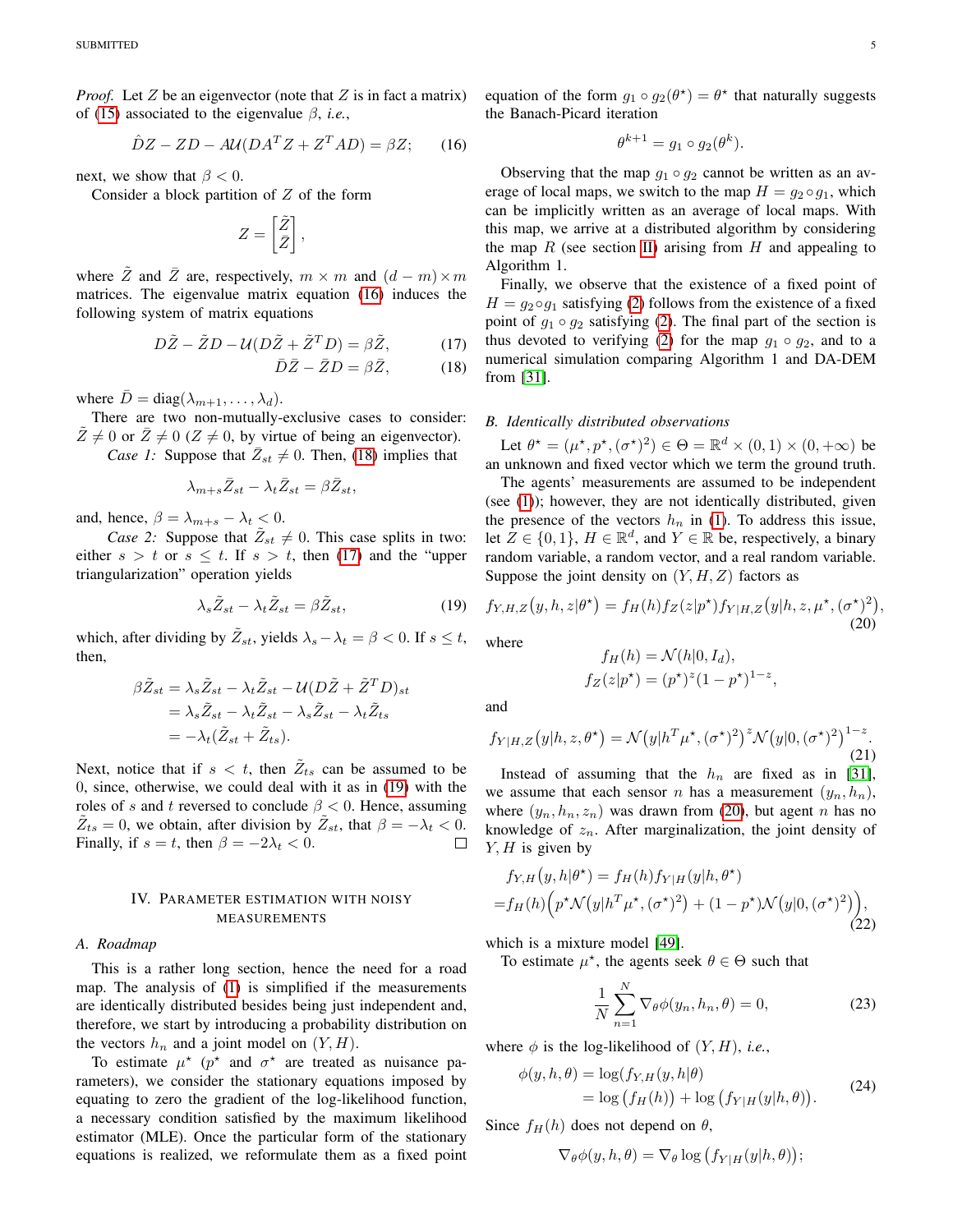in other words, [\(23\)](#page-4-6) is a necessary condition satisfied by the MLE corresponding to the log-likelihood function  $\log f_{Y|H}(y|h, \theta)$ , thus independent of  $f_H$ .

#### *C. Gradient of* φ *and the centralized algorithm*

Before explicitly writing the stationary equations corresponding to [\(23\)](#page-4-6), we introduce the *responsibility functions* [\[49\]](#page-12-15),

$$
r(y, h, \theta) = \frac{p\mathcal{N}(y|h^T\mu, \sigma^2)}{p\mathcal{N}(y|h^T\mu, \sigma^2) + (1 - p)\mathcal{N}(y|0, \sigma^2)}.
$$
 (25)

Notice that  $r(y, h, \theta) = \mathbb{P}(z = 1 | y, h, \theta)$ , the posterior probability that the observation  $y$  was not a result of measuring only noise.

For reasons that will be clear later, the following set of equalities, which can be easily verified, will be convenient:

<span id="page-5-0"></span>
$$
\sigma^2 \nabla_{\mu} \phi(y, h, \theta) = r(y, h, \theta)(y - h^T \mu)h
$$
  
\n
$$
p + p(1 - p) \frac{\partial \phi}{\partial p}(y, h, \theta) = r(y, h, \theta)
$$
  
\n
$$
\sigma^2 + 2(\sigma^2)^2 \frac{\partial \phi}{\partial \sigma^2}(y, h, \theta) = r(y, h, \theta)(y - h^T \mu)^2
$$
  
\n
$$
+ (1 - r(y, h, \theta))y^2.
$$
\n(26)

Using [\(26\)](#page-5-0), [\(23\)](#page-4-6) can be explicitly written as

$$
\left(\frac{1}{N}\sum_{n=1}^{N}\Gamma(y_n, h_n, \theta)\right)\mu = \frac{1}{N}\sum_{n=1}^{N}\psi(y_n, h_n, \theta)
$$
(27)

$$
p = \frac{1}{N} \sum_{n=1}^{N} r(y_n, h_n, \theta)
$$
 (28)

$$
\sigma^2 = \frac{1}{N} \sum_{n=1}^{N} \gamma(y_n, h_n, \theta), \qquad (29)
$$

where

$$
\Gamma(y, h, \theta) = r(y, h, \theta) h h^T,
$$
  
\n
$$
\psi(y, h, \theta) = r(y, h, \theta) y h,
$$
  
\n
$$
\gamma(y, h, \theta) = r(y, h, \theta) (y - h^T \mu)^2 + (1 - r(y, h, \theta)) y^2.
$$

If the matrix  $\frac{1}{N} \sum_{n=1}^{N} \Gamma(y_n, h_n, \theta)$  is invertible, then [\(27\)](#page-5-1)-[\(29\)](#page-5-2) can be written as a fixed point equation.[2](#page-5-3) This constitutes the motivation for the centralized algorithm that we suggest next (see Algorithm 2) and from which we will derive the distributed version; observe that it is the Banach-Picard iteration motivated by [\(27\)](#page-5-1)-[\(29\)](#page-5-2).

Another way to write [\(30\)](#page-5-4)-[\(32\)](#page-5-5) (see Algorithm 2 below) is  $\theta^{k+1} = g_1 \circ g_2(\theta^k)$ , where

$$
g_2(\theta) = \frac{1}{N} \Big( \sum_{n=1}^N \Gamma(y_n, h_n, \theta), \sum_{n=1}^N \psi(y_n, h_n, \theta),
$$

$$
\sum_{n=1}^N r(y_n, h_n, \theta), \sum_{n=1}^N \gamma(y_n, h_n, \theta) \Big)
$$

and

$$
g_1(\Gamma, \psi, p, \sigma^2) = (\Gamma^{-1} \psi, p, \sigma^2).
$$

<span id="page-5-3"></span><sup>2</sup>The invertibility of this matrix is assumed throughout the rest of the paper. In fact, if  $N$  is sufficiently large - greater than  $d$  - this happens with probability one.

# Algorithm 2 Centralized variant of EM

Initialization:

<span id="page-5-4"></span>
$$
\theta^0 = (\mu^0, p^0, (\sigma^0)^2) \in \Theta
$$

Update: 
$$
\theta^{k+1} = (\mu^{k+1}, p^{k+1}, (\sigma^{k+1})^2)
$$
, where

$$
\mu^{k+1} = \left(\frac{1}{N} \sum_{n=1}^{N} \Gamma(y_n, h_n, \theta^k)\right)^{-1} \frac{1}{N} \sum_{n=1}^{N} \psi(y_n, h_n, \theta^k)
$$
(30)

<span id="page-5-5"></span>
$$
p^{k+1} = \frac{1}{N} \sum_{n=1}^{N} r(y_n, h_n, \theta^k)
$$
\n(31)

$$
(\sigma^{k+1})^2 = \frac{1}{N} \sum_{n=1}^{N} \gamma(y_n, h_n, \theta^k).
$$
 (32)

# *D. Distributed Algorithm*

Although,  $q_2$  is an average of local maps, the map  $q_1 \circ q_2$ is not, due to the matrix inversion in [\(30\)](#page-5-4). As a consequence, [\(30\)](#page-5-4)-[\(32\)](#page-5-5) cannot be directly extended to a distributed algorithm. However, switching the order of  $q_1$  and  $q_2$  results in a map that can be implicitly written as an average of local maps. In fact, instead of the iteration  $\theta^{k+1} = g_1 \circ g_2(\theta^k)$ , consider the iteration

$$
z^{k+1} = H(z^k),
$$

<span id="page-5-1"></span>where  $H = g_2 \circ g_1$  and  $z = (\Gamma, \psi, p, \sigma^2)$ . Let

$$
G_n(\theta) = \Big(\Gamma(y_n, h_n, \theta), \psi(y_n, h_n, \theta),\r(y_n, h_n, \theta), \gamma(y_n, h_n, \theta)\Big),
$$

<span id="page-5-2"></span>and it follows that  $H = \frac{1}{N} \sum_{n=1}^{N} H_n$ , where

<span id="page-5-7"></span><span id="page-5-6"></span>
$$
H_n(z) = G_n \circ g_1(z). \tag{33}
$$

To conclude, the distributed algorithm we suggest amounts to Algorithm 1, with  $R : \mathbb{R}^{(d^2+d+2)N} \to \mathbb{R}^{(d^2+d+2)N}$  defined, for  $z = (z_1^T, \dots, z_N^T)^T$ , as in [\(4\)](#page-2-3), and  $H_n$  as in [\(33\)](#page-5-6). Additionally, following [\[31\]](#page-11-30), we suggest the initialization

$$
z_n^0 = \sum_{m=1}^N \tilde{W}_{nm} G_m\left(\frac{y_n h_n}{h_n^T h_n}, \frac{1}{2}, \frac{y_n^2}{2}\right).
$$
 (34)

Some remarks are due:

- a) The existence of a fixed point of  $q_1 \circ q_2$  satisfying [\(2\)](#page-1-0) is addressed in section [IV-E;](#page-6-0)
- b) The existence of a fixed point of  $q_2 \circ q_1$  satisfying [\(2\)](#page-1-0) follows from the existence of a fixed point of  $g_1 \circ g_2$ satisfying [\(2\)](#page-1-0), by the chain rule;
- c) Expanding [\(32\)](#page-5-5) yields

$$
(\sigma^{k+1})^2 = \frac{1}{N} \sum_{n=1}^N r(y_n, h_n, \theta^k)(y_n - h_n^T \mu^k)^2
$$

$$
+ (1 - r(y_n, h_n, \theta^k))y_n^2,
$$

and, if the update rule is modified according to

$$
(\sigma^{k+1})^2 = \frac{1}{N} \sum_{n=1}^N r(y_n, h_n, \theta^k)(y_n - h_n^T \mu^{k+1})^2
$$

$$
+ (1 - r(y_n, h_n, \theta^k))y_n^2,
$$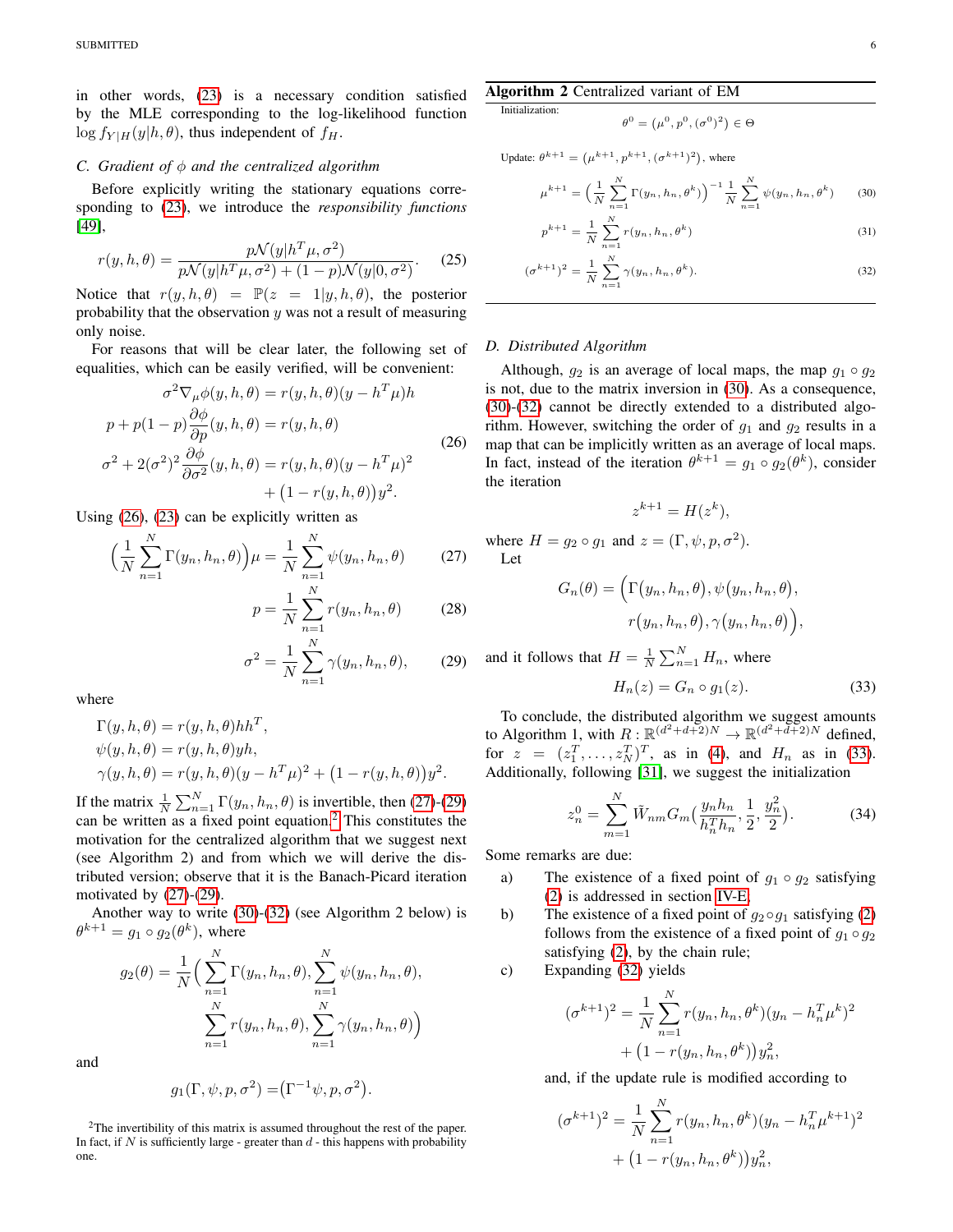then, a straightforward manipulation recovers the EM algorithm presented in [\[31\]](#page-11-30). Moreover, the EM algorithm derived in [\[31\]](#page-11-30) is still amenable to a distributed implementation using Algorithm 1. However, we found it easier to prove [\(2\)](#page-1-0) for this variant of EM, than for the standard EM.

## <span id="page-6-0"></span>*E. Convergence Analysis*

The proof of local linear convergence of the centralized variant of EM, *i.e.*, Algorithm 2, is not trivial. In fact, this question is probabilistic in nature, because updates [\(30\)](#page-5-4)-[\(32\)](#page-5-5) depend on observations that are, in turn, samples from a probability distribution. Before presenting the main convergence result (Theorem [3\)](#page-7-0), we need to introduce some definitions and only one mild assumption that is instrumental in the proof of Lemma 4 below: the Fisher information at  $\theta^*$ , given by,

$$
I(\theta^{\star}) = \mathbb{E}_{\theta^{\star}} \Big[ \nabla_{\theta} \phi(y, h, \theta^{\star}) \big( \nabla_{\theta} \phi(y, h, \theta^{\star}) \big)^{T} \Big], \qquad (35)
$$

is non-singular.

Let  $T_N = g_1 \circ g_2$  denote the map underlying the Banach-Picard iteration  $(30)-(32)$  $(30)-(32)$  $(30)-(32)$ .<sup>[3](#page-6-1)</sup> A straightforward manipulation, using [\(26\)](#page-5-0), shows that

$$
T_N(\theta) = \theta + (A_N(\theta))^{-1} \frac{1}{N} \sum_{n=1}^N \nabla_{\theta} \phi(y_n, h_n, \theta),
$$

where

$$
A_N(\theta) = \begin{bmatrix} \frac{1}{N} \sum_{n=1}^N \frac{1}{\sigma^2} \Gamma(y_n, h_n, \theta) & \mathbf{0} & \mathbf{0} \\ \mathbf{0} & \frac{1}{p(1-p)} & 0 \\ \mathbf{0} & 0 & \frac{1}{2(\sigma^2)^2} \end{bmatrix}.
$$

Before stating the main result, we introduce the "infinite sample" map, *i.e.*,

$$
T(\theta) = \theta + (A(\theta))^{-1} \mathcal{L}(\theta),
$$

where

$$
A(\theta) = \begin{bmatrix} \mathbb{E}_{\theta^{\star}} \left[ \frac{1}{\sigma^2} \Gamma(y, h, \theta) \right] & \mathbf{0} & \mathbf{0} \\ \mathbf{0} & \frac{1}{p(1-p)} & 0 \\ \mathbf{0} & 0 & \frac{1}{2(\sigma^2)^2} \end{bmatrix},
$$

and

$$
\mathcal{L}(\theta) = \mathbb{E}_{\theta^{\star}} \big[ \nabla \phi(y, h, \theta) \big].
$$

The next lemma shows that  $T$  is a "natural" map to consider.

Lemma 4. *The "infinite sample map",* i.e.*,* T*, has the following properties*

- a) *For fixed*  $\theta$ *,*  $T_N(\theta)$  *converges in probability to*  $T(\theta)$ *;*
- b) *The ground truth*  $\theta^*$  *is a fixed point of* T, i.e.  $T(\theta^*)$  = θ ? *;*
- c) The attractor condition [\(2\)](#page-1-0) holds for  $T$  at  $\theta^*$ , i.e.,

$$
\rho(\mathbf{J}_T(\theta^\star)) < 1.
$$

*Proof.* The proof of b) amounts to a straightforward verification and the proof of a) follows by the weak law of large numbers, hence, we will focus on the proof of c) which relies

<span id="page-6-1"></span><sup>3</sup>The subscript N emphasizes that  $T_N$  depends on N observations.

on the *principle of missing information* (see [\[50\]](#page-12-16), page 101), and the assumption on the Fisher Information condition, *i.e.*, [\(35\)](#page-6-2).

Under suitable regularity conditions (see appendix [A\)](#page-9-0) that hold for the model [\(22\)](#page-4-7),

$$
\mathbb{E}_{\theta^{\star}}\Big[\nabla_{\theta}^{2}\phi(y,h,\theta^{\star})\Big] = -\mathbf{I}(\theta^{\star}).
$$

Additionally, a simple calculation reveals that  $A(\theta^*)$  coincides with the Fisher information of the complete data model [\(20\)](#page-4-5), *i.e.,*

$$
A(\theta^*) = \mathcal{I}_c(\theta^*).
$$

The non-singularity assumption on  $I(\theta^*)$  (see [\(35\)](#page-6-2)), together with the principle of missing information (see [\[50\]](#page-12-16), page 101), implies that

$$
0 \prec \mathbf{I}(\theta^{\star}) \preceq \mathbf{I}_c(\theta^{\star}).
$$

<span id="page-6-2"></span>All these observations show that

$$
\mathbf{J}_T(\theta^\star) = I - \left(\mathbf{I}_c(\theta^\star)\right)^{-1} \mathbf{I}(\theta^\star),\tag{36}
$$

and, Theorem 7.7.3 of [\[51\]](#page-12-17), together with  $0 \prec I(\theta^*) \preceq I_c(\theta^*)$ , implies that

$$
\rho(\mathbf{J}_T(\theta^\star)) < 1,
$$

concluding that  $\theta^*$  is an attractor of T.

 $\Box$ 

We recall that the goal of this section is to show that the probability that  $T_N$  has an attractor approaches 1 as N tends to infinity; the strategy is to derive this from the existence of an attractor of T, *i.e.*, c) in Lemma 4. Pointwise convergence in probability, *i.e.*, a) in Lemma 4, is not enough to arrive at this result. In fact, the proof is built on a stronger notion that is a probabilistic version of *uniform*, rather than pointwise, convergence of maps. This is the content of Theorem [2](#page-6-3) below.

Observe that if  $\theta_N$  is a fixed point of  $T_N$ , then

$$
\mathbf{J}_{T_N}(\theta_N) = I + \left(A_N(\theta_N)\right)^{-1} \frac{1}{N} \sum_{n=1}^N \nabla_{\theta}^2 \phi(y_n, h_n, \theta_N),
$$

so let

$$
T'_{N}(\theta) = I + (A_{N}(\theta))^{-1} \frac{1}{N} \sum_{n=1}^{N} \nabla_{\theta}^{2} \phi(y_{n}, h_{n}, \theta),
$$

$$
T'(\theta) = I + (A(\theta))^{-1} \mathbb{E}_{\theta^{*}} \left[ \nabla_{\theta}^{2} \phi(y, h, \theta) \right].
$$

*Remark* 2. Note that the maps  $T_N'(\theta)$  and  $T'(\theta)$  only coincide with the jacobian maps  $\mathbf{J}_{T_N}(\theta)$  and  $\mathbf{J}_T(\theta)$  at fixed points.

The uniform convergence in probability is expressed in the next theorem, whose proof can be found in appendix [C.](#page-10-1) For the statement, recall (see the notation section) that  $\bar{B}_{\delta,\theta^*}^{\|\cdot\|}$  is the closed ball of center  $\theta^*$  and radius  $\delta$ , with respect to the metric induced by the norm  $\|\cdot\|$ .

<span id="page-6-3"></span>**Theorem 2.** Let  $\delta > 0$  and  $\|\cdot\|$  be any norm. With  $T_N$ ,  $T'_N$ , T 0 *, and* T *as defined above,*

<span id="page-6-5"></span>
$$
\sup_{\theta \in \bar{B}_{\delta,\theta^*}^{\|\cdot\|}} \|T_N(\theta) - T(\theta)\| \to 0 \tag{37}
$$

<span id="page-6-4"></span>
$$
\sup_{\theta \in \bar{B}_{\delta,\theta^*}^{|\cdot|}} \|T'_N(\theta) - T'(\theta)\| \to 0 \tag{38}
$$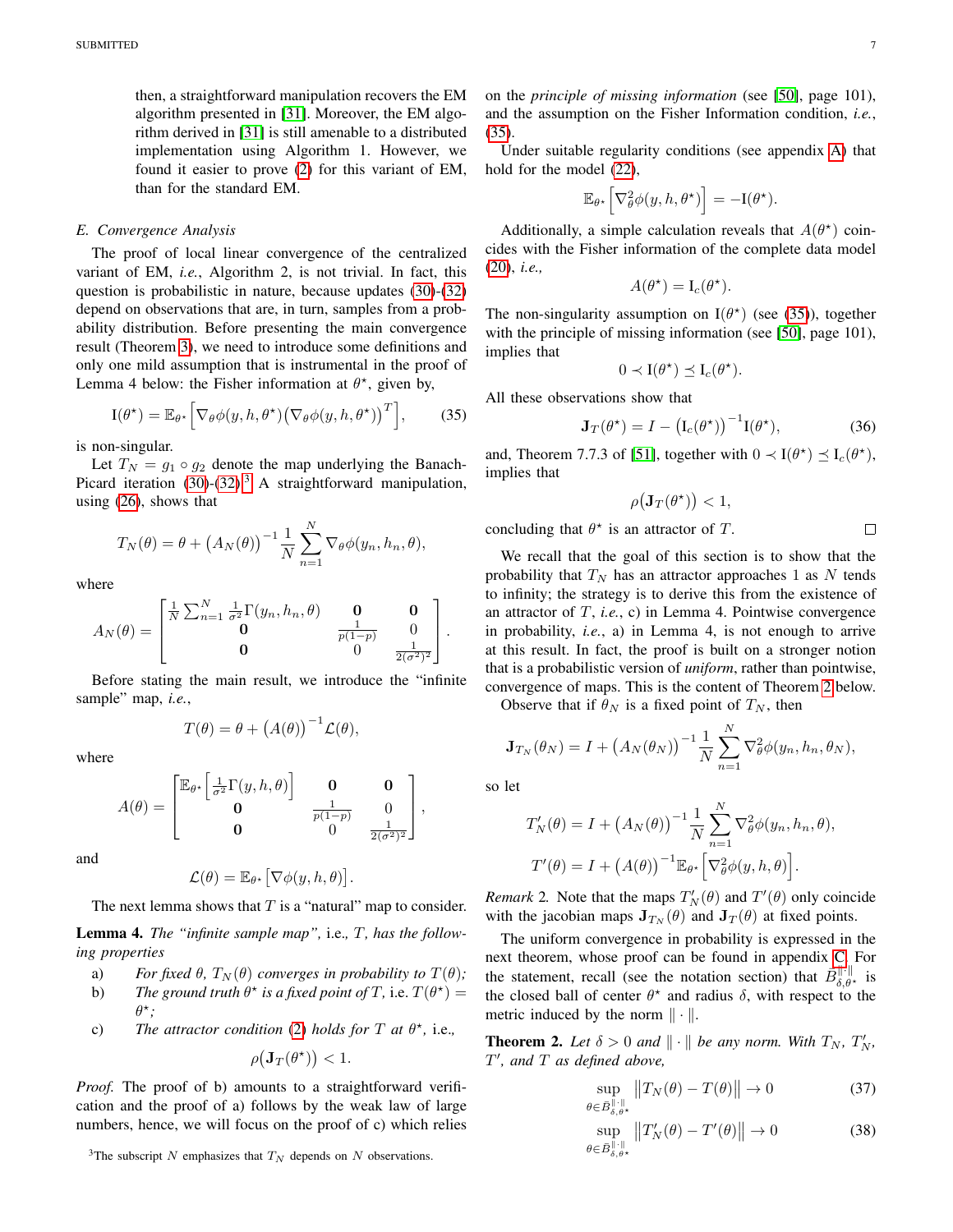*both in probability, as*  $N \to \infty$ *.* 

We now state the main convergence result.

<span id="page-7-0"></span>**Theorem 3.** *There exists*  $\delta > 0$  *and a norm*  $\|\cdot\|$  *such that* 

$$
\mathbb{P}_{\theta^{\star}}\left(\sup_{\theta \in \bar{B}_{\delta,\theta^{\star}}^{\|\cdot\|}} \|T_N(\theta) - \theta^{\star}\| \le \delta\right) \to 1 \quad \text{and}
$$

$$
\mathbb{P}_{\theta^{\star}}\left(\sup_{\theta \in \bar{B}_{\delta,\theta^{\star}}^{\|\cdot\|}} \|T_N'(\theta)\| < 1\right) \to 1,
$$

where  $\|T_N^{\prime}(\theta)\|$  is the induced matrix norm.<sup>[4](#page-7-1)</sup>

Before presenting the proof, we explain why Theorem [3](#page-7-0) encapsulates the notion that, with probability approaching 1, the map  $T_N$  has an attractor. Let

$$
\mathcal{A}_N = \{ (\mathbf{y}, \mathbf{h}) \in \mathbb{R}^N \times \mathbb{R}^{dN} : \sup_{\theta \in \bar{B}_{\delta, \theta^{\star}}^{\|\cdot\|}} \|T_N(\theta) - \theta^{\star}\| \le \delta \}
$$
  

$$
\mathcal{B}_N = \{ (\mathbf{y}, \mathbf{h}) \in \mathbb{R}^N \times \mathbb{R}^{dN} : \sup_{\theta \in \bar{B}_{\delta, \theta^{\star}}^{\|\cdot\|}} \|T_N'(\theta)\| < 1 \}.
$$

*Remark* 3. Informally, observe that the set  $A_N$  is the set of "samples" where the ball  $\bar{B}_{\delta,\theta^{\star}}^{\|\cdot\|}$  is invariant under  $T_N$ , i.e,

$$
T_N\big(B_{\delta,\theta^{\star}}^{\|\cdot\|}\big) \subseteq \bar{B}_{\delta,\theta^{\star}}^{\|\cdot\|},
$$

and that the set  $\mathcal{B}_N$  is, from remark 2, the set of "samples" where the Jacobian of  $T_N$  satisfies [\(2\)](#page-1-0) at a fixed points. By noting that a continuous map from a convex compact space into itself has a fixed point (Brouwer's fixed point theorem), it follows that if  $(y, h)$  is in  $\mathcal{A}_N$ , then  $T_N$  has a fixed point. Moreover, if  $(\mathbf{y}, \mathbf{h})$  is in  $\mathcal{A}_N \cap \mathcal{B}_N$  then  $T_N$  has a fixed point satisfying [\(2\)](#page-1-0). All of this is made precise below.

The statement of Theorem [3](#page-7-0) is that the (non-random sequences)  $\mathbb{P}_{\theta^*}(\mathcal{A}_N)$  and  $\mathbb{P}_{\theta^*}(\mathcal{B}_N)$  both tend to 1. The inequalities

$$
\mathbb{P}_{\theta^{\star}}(\mathcal{A}_N) + \mathbb{P}_{\theta^{\star}}(\mathcal{B}_N) - 1 \leq \mathbb{P}_{\theta^{\star}}(\mathcal{A}_N \cap \mathcal{B}_N) \leq \mathbb{P}_{\theta^{\star}}(\mathcal{A}_N)
$$

imply that

$$
\mathbb{P}_{\theta^*}(\mathcal{A}_N \cap \mathcal{B}_N) \to 1.
$$

Now note that, if both inequalities hold, namely

$$
\sup_{\theta \in \bar{B}_{\delta,\theta^*}^{\|\cdot\|}} \|T_N(\theta) - \theta^*\| \le \delta \tag{39}
$$

$$
\sup_{\theta \in \bar{B}^{\|\cdot\|}_{\delta,\theta^{\star}}} \|T_N'(\theta)\| < 1,\tag{40}
$$

then [\(39\)](#page-7-2), together with Brouwer's fixed point theorem (see [\[53\]](#page-12-18), page 180) implies that  $T_N$  has a fixed point  $\theta_N$  in  $\bar{B}_{\delta,\theta*}^{\|\cdot\|}$ (this idea is loosely inspired by [\[54\]](#page-12-19), page 69). Moreover, being a fixed point, at a  $\theta_N$  it holds (see remark 2) that  $T_N'(\theta_N) = \mathbf{J}_{T_N}(\theta_N)$ , so, [\(40\)](#page-7-3) implies that

$$
\rho(\mathbf{J}_{T_N}(\theta_N)) \leq \|\mathbf{J}_{T_N}(\theta_N)\| \leq \sup_{\theta \in \bar{B}_{\delta,\theta^{\star}}^{\|\cdot\|}} \|T_N'(\theta)\| < 1.
$$

<span id="page-7-1"></span><sup>4</sup>The measurability of the maps in this Theorem are a consequence of Proposition 7.32 in [\[52\]](#page-12-20).

This explains why Theorem [3](#page-7-0) expresses the notion that we can "expect" [\(2\)](#page-1-0) to hold for  $T_N$ . In fact, from the above, the event

$$
C_N = \{ (\mathbf{y}, \mathbf{h}) : T_N \text{ has a fixed point satisfying (2)} \}
$$

contains the event  $A_N \cap B_N$ , and the probability of this last event is approaching 1.

*Proof of Theorem [3:](#page-7-0)* Let  $\|\cdot\|$  be any norm. Then

$$
||T_N(\theta) - \theta^*|| \le ||T_N(\theta) - T(\theta)|| + ||T(\theta) - \theta^*||. \tag{41}
$$

From Lemma 4 c),

<span id="page-7-4"></span>
$$
\rho(\mathbf{J}_T(\theta^\star)) < 1.
$$

From the proof of Ostrowski's Theorem (see [\[55\]](#page-12-21), page 300), there exists a norm  $\|\cdot\|$  on  $\mathbb{R}^{d+2}$ , an open neighborhood V of  $\theta^*$ , and  $\lambda < 1$ , such that

- 1)  $||T(\theta) \theta^*|| \le \lambda ||\theta \theta^*||$ , for  $\theta \in \mathcal{V}$ ;
- 2)  $\|\mathbf{J}_T(\theta^*)\| < 1$ , where here the norm is the induced matrix norm.

Choose  $\delta$  sufficiently small such that

i) 
$$
\bar{B}_{\delta,\theta^*}^{\|\cdot\|} \subseteq \mathcal{V};
$$
  
ii)  $\|T'(\theta)\| = \|\mathbf{J}_T(\theta)\| \le \beta < 1$ , for  $\theta \in \bar{B}_{\delta,\theta^*}^{\|\cdot\|}$ ,

where the validity of ii) follows from the compactness of  $\bar{B}^{\|\cdot\|}_{\delta,\theta^*}$ and the continuity of  $T'$ .

Now, for any  $\theta \in \bar{B}^{\|\cdot\|}_{\delta, \theta^*}$ , [\(41\)](#page-7-4) implies that

<span id="page-7-6"></span><span id="page-7-5"></span>
$$
||T_N(\theta) - \theta^*|| \le ||T_N(\theta) - T(\theta)|| + \lambda \delta
$$

and, hence,

$$
\sup_{\theta \in \bar{B}_{\delta,\theta^*}^{\|\cdot\|}} \|T_N(\theta) - \theta^\star\| \le \sup_{\theta \in \bar{B}_{\delta,\theta^*}^{\|\cdot\|}} \|T_N(\theta) - T(\theta)\| + \lambda \delta. \tag{42}
$$

A similar reasoning shows that

$$
\sup_{\theta \in \bar{B}_{\delta,\theta^*}^{\|\cdot\|}} \|T_N'(\theta)\| \le \sup_{\theta \in \bar{B}_{\delta,\theta^*}^{\|\cdot\|}} \|T_N'(\theta) - T'(\theta)\| + \beta. \tag{43}
$$

<span id="page-7-2"></span>To conclude, we appeal to Theorem [2,](#page-6-3) and we show that it implies the result. Let  $\epsilon_1 = (1 - \lambda)\delta$  and  $\epsilon_2 = \frac{1 - \beta}{2}$ . From the properties of  $\lambda$  and  $\beta$ , it holds that  $\epsilon_1 > 0$  and  $0 < \epsilon_2 < 1$ . By the definition of convergence in probability, it holds that

$$
\mathbb{P}_{\theta^{\star}}\left(\sup_{\theta \in \bar{B}_{\delta,\theta^{\star}}^{\|\cdot\|}} \|T_N(\theta) - T(\theta)\| \le \epsilon_1\right) \to 1
$$
  

$$
\mathbb{P}_{\theta^{\star}}\left(\sup_{\theta \in \bar{B}_{\delta,\theta^{\star}}^{\|\cdot\|}} \|T_N'(\theta) - T'(\theta)\| \le \epsilon_2\right) \to 1.
$$

<span id="page-7-3"></span>From [\(42\)](#page-7-5), [\(43\)](#page-7-6), and the forms of  $\epsilon_1$  and  $\epsilon_2$ , we conclude the result.

#### *F. Simulations*

In this section, we compare our algorithm with the one from [\[31\]](#page-11-30) (DA-DEM) through Monte Carlo simulations. The parameters generated once and fixed throughout all Monte Carlo runs were:  $d = 3$ ,  $N = 100$ , a unit-norm vector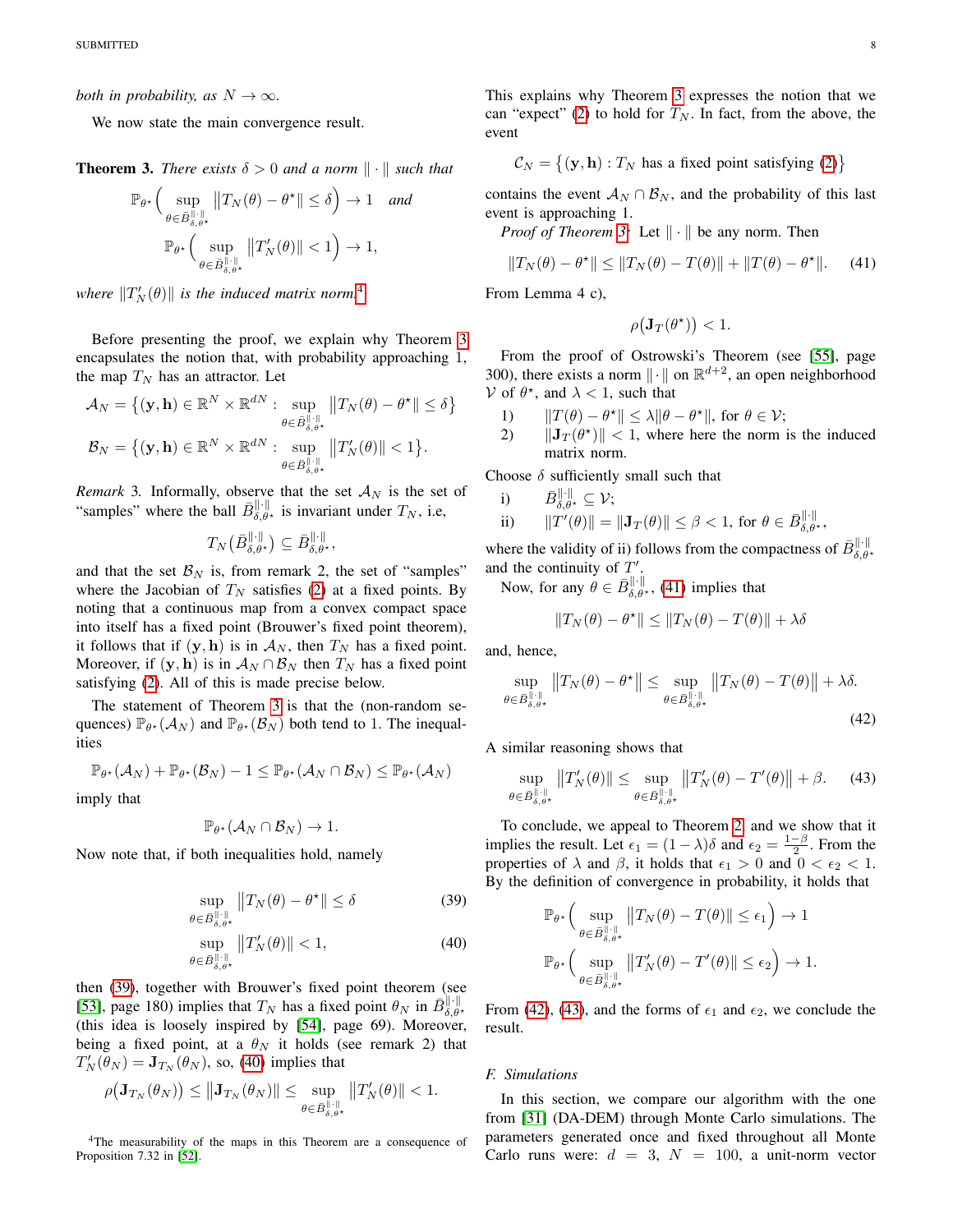$\mu^* \in \mathbb{R}^d$ ,  $p^* = 0.7$ , and an undirected connected graph on N nodes with connectivity radius  $r_c = 0.18$ <sup>[5](#page-8-0)</sup>.

Each Monte Carlo run consisted in

1) Generating a data set: each  $h_n$  was independently sampled from a Gaussian with zero mean and covariance  $I_3$ ; the variance of the noise  $(\sigma^{\star})^2$  was generated according to

$$
(\sigma^{\star})^2 = \frac{\|\mathbf{H}\|_F^2}{N \times \text{SNR}},
$$

with  $\mathbf{H}^T = [h_1 \dots h_N]$  and where SNR is the signal to noise ratio (we experimented with SNR ∈  $\{10dB, 20dB\}$ ). Finally, each  $y_n$  was sampled according to  $f_{Y|H}$  (see [\(22\)](#page-4-7)), with  $h_n$ ,  $\mu^*$ ,  $p^*$ , and  $(\sigma^{\star})^2$ .

2) Computing 10000 iterations of the algorithm pro-posed in [\[31\]](#page-11-30), with  $\rho \in \{2, 3, 4\}$ , and of Algorithm 1, with  $\alpha \in \{0.001, 0.005, 0.01\}$ . Both algorithms were initialized according to [\(34\)](#page-5-7).

The performance metrics consisted in finding a fixed point using the centralized operators as follows.

We first computed

$$
\theta^{0}(\alpha) = \frac{1}{N} \sum_{n=1}^{N} g_{1}(z_{n}^{10000}(\alpha))
$$
\n(44)

$$
\theta^{0}(\rho) = \frac{1}{N} \sum_{n=1}^{N} \hat{g}_{1}(z_{n}^{10000}(\rho)), \qquad (45)
$$

where:  $\alpha \in \{0.001, 0.005, 0.01\}$ ;  $\rho \in \{2, 3, 4\}$ ;  $\hat{q}_1$  corresponds to the map arising from the standard EM algorithm derived in [\[31\]](#page-11-30). In fact, as seen in [\[31\]](#page-11-30), the EM algorithm can be written as

$$
\theta^{k+1} = \hat{g}_1 \circ \hat{g}_2(\theta^k),
$$

where

$$
\hat{g}_2(\theta) = \frac{1}{N} \Big( \sum_{n=1}^N \Gamma(y_n, h_n, \theta), \sum_{n=1}^N \psi(y_n, h_n, \theta), \sum_{n=1}^N r(y_n, h_n, \theta), \sum_{n=1}^N y_n^2 \Big)
$$

and

$$
\hat{g}_1(\Gamma, \psi, p, a) = (\Gamma^{-1} \psi, p, a - \psi^T \Gamma^{-1} \psi).
$$

We ran the algorithms, with initialization as in [\(44\)](#page-8-1) and [\(45\)](#page-8-2), given by

$$
\theta^{k+1}(\alpha) = g_1 \circ g_2(\theta^k(\alpha))
$$
  

$$
\theta^{k+1}(\rho) = \hat{g}_1 \circ \hat{g}_2(\theta^k(\rho)),
$$

<span id="page-8-0"></span> $5N$  points were randomly deployed on the unit square; two points were then connected by an edge if their distance was less than  $r_c$ .

until we found  $\theta^*(\alpha)$  and  $\theta^*(\rho)$  satisfying

$$
\|\theta^{\star}(\alpha) - g_1 \circ g_2(\theta^{\star}(\alpha))\| \le 10^{-10}
$$
  

$$
\|\theta^{\star}(\rho) - \hat{g}_1 \circ \hat{g}_2(\theta^{\star}(\rho))\| \le 10^{-10}.
$$

The error at iteration  $k$  of the distributed algorithms was then computed as

$$
\frac{1}{N} \sum_{n=1}^{N} \left\| \pi_1 \circ g_1((z_n^k(\alpha)) - \theta^*(\alpha)) \right\|
$$
  

$$
\frac{1}{N} \sum_{n=1}^{N} \left\| \pi_1 \circ \hat{g}_1((z_n^k(\rho)) - \theta^*(\rho)) \right\|,
$$

where  $\pi_1$  is the projection onto the average, *i.e.*,  $\pi_1(\mu, p, \sigma^2)$  =  $\mu$  (as mentioned before, p and  $\sigma^2$  were treated as nuisance parameters).

The number of Monte Carlo tests was 100 and the errors at iteration k were averaged out of 100 for each  $\alpha$  and  $\rho$ . The results for two different SNR values are shown in logarithmic scale in Figures 1 and 2.



<span id="page-8-2"></span><span id="page-8-1"></span>

Fig. 1. The figure shows the result of the Monte Carlo simulation of the error with respect to each optimum for an  $SNR = 10dB$  and a connectivity radius of 0.18. The dashed curves correspond to the algorithm from [\[31\]](#page-11-30) with parameter  $\rho \in \{2, 3, 4\}$  and the non-dashed curves correspond to the DBPI algorithm with parameter  $\alpha \in \{0.001, 0.005, 0.01\}.$ 

The simulations show, as expected from the theory, that Algorithm 1 converges linearly and clearly outperforms the algorithm from [\[31\]](#page-11-30), which, given its diminishing step-size, is bound to converge only sub-linearly. Moreover, both algorithms require just one round of communications per iteration.

#### V. CONCLUSION

This article builds upon the distributed Banach-Picard algorithm and its convergence properties provided in [\[2\]](#page-11-1) to make two main contributions: we provided a proof of local linear convergence for the distributed PCA algorithm suggested in [\[33\]](#page-11-32), thereby filling a gap left by that work; starting from the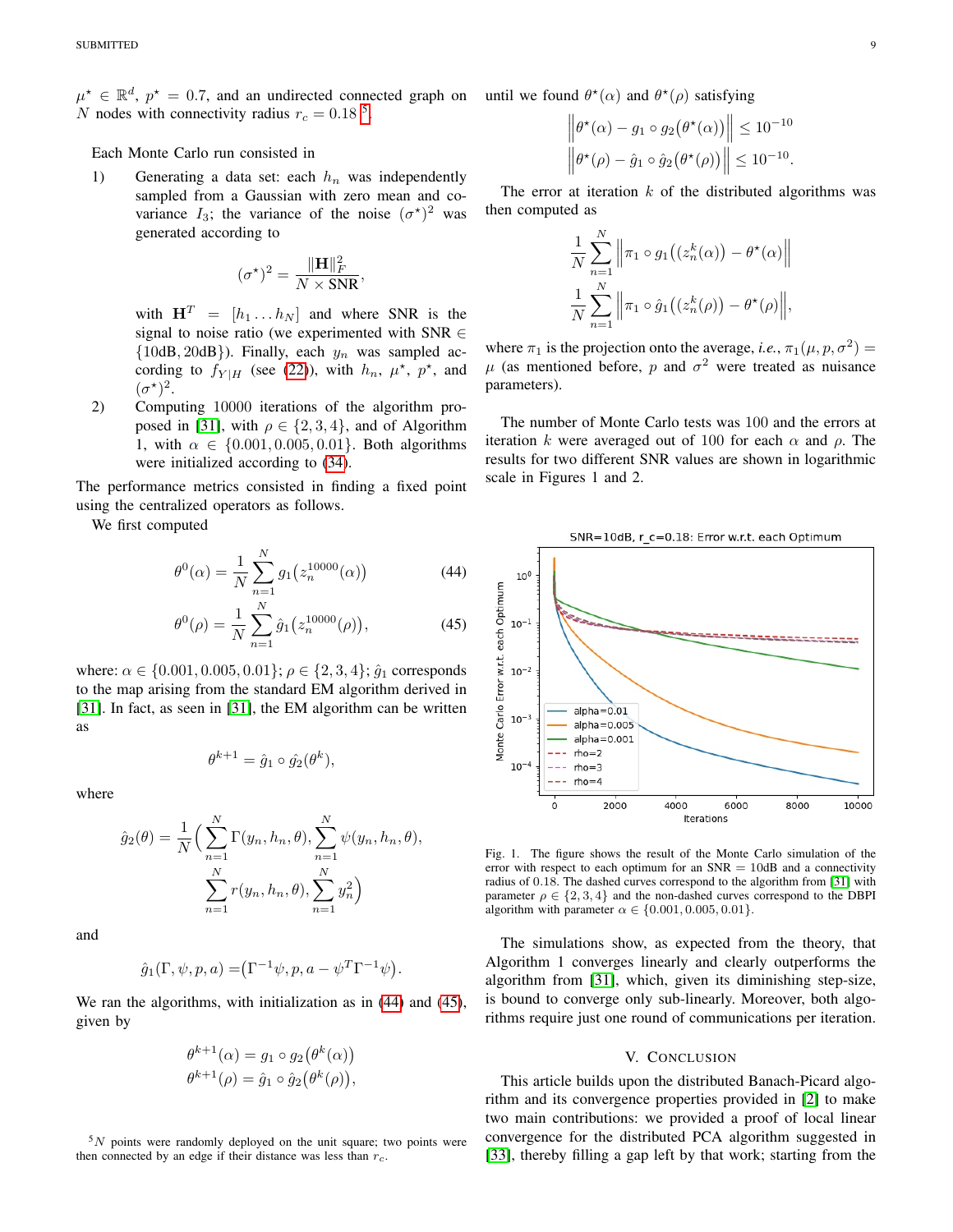

Fig. 2. The figure shows the result of the Monte Carlo simulation of the error with respect to each optimum for an  $SNR = 20dB$  and a connectivity radius of 0.18. The dashed curves correspond to the algorithm from [\[31\]](#page-11-30) with parameter  $\rho \in \{2, 3, 4\}$  and the non-dashed curves correspond to the DBPI algorithm with parameter  $\alpha \in \{0.001, 0.005, 0.01\}.$ 

distributed Banach-Picard iteration, we proposed a distributed algorithm for solving the parameter estimation problem from noisy and faulty measurements that had been addressed in [\[31\]](#page-11-30). Unlike the algorithm in [\[31\]](#page-11-30), which uses diminishing step sizes, thus exhibiting sublinear convergence rate, the proposed instance of the distributed Banach-Picard iteration is guaranteed to have local linear convergence. Numerical experiments confirm the theoretical advantage of the proposed method with respect to that from [\[31\]](#page-11-30).

## <span id="page-9-0"></span>APPENDIX A REGULARITY CONDITIONS

<span id="page-9-5"></span>**Theorem 4.** Let  $K \subset \Theta$  be a compact set containing  $\theta^*$ . *Then, for all*  $\theta \in K$ *,* 

$$
\left|\frac{\partial^i \phi}{\partial^{i_1} x_1 \dots \partial^{i_k} x_k}(y, h, \theta)\right| \leq \mathcal{P}_{\partial^{i_1} x_1 \dots \partial^{i_k} x_k}^{\phi}(|y|, |h_1|, \dots, |h_d|)
$$
\n(46)

$$
\left|\frac{\partial^i r}{\partial^{i_1} x_1 \dots \partial^{i_k} x_k}(y, h, \theta)\right| \leq \mathcal{P}_{\partial^{i_1} x_1 \dots \partial^{i_k} x_k}^r(|y|, |h_1|, \dots, |h_d|),
$$
\n(47)

where  $\sum_{j=1}^{K} i_j = i \ge 1$ ,  $x_1, \ldots, x_k$  are dummy variables *in*  $\{\mu_1, \ldots, \mu_d, p, \sigma^2\}$  (i.e. *consider partial diferentiation with respect to the components of* θ*), and where*

$$
\mathcal{P}_{\partial^{i_1}x_1\ldots\partial^{i_k}x_k}^r \quad \text{and} \quad \mathcal{P}_{\partial^{i_1}x_1\ldots\partial^{i_k}x_k}^{\phi}
$$

*are polynomials.*

We start with a proof of  $(47)$ . Note that r satisfies the following differential equations

$$
\frac{\partial r}{\partial \mu_i}(y, h, \theta) = (1 - r(\theta))r(\theta)\frac{y - h^T \mu}{\sigma^2} \mu_i, \quad i = 1, ..., d,
$$
  

$$
\frac{\partial r}{\partial p}(y, h, \theta) = \frac{1}{p(1 - p)}r(\theta)(1 - r(\theta)),
$$
  

$$
\frac{\partial r}{\partial \sigma^2}(y, h, \theta) = \left(\frac{(y - h^T \mu)^2}{2(\sigma^2)^2} - \frac{y^2}{2(\sigma^2)^2}\right)r(\theta)(1 - r(\theta)).
$$

We deduce that

<span id="page-9-3"></span><span id="page-9-2"></span>
$$
\frac{\partial r}{\partial \lambda}(y, h, \theta) = \frac{\tilde{P}_{\lambda}^{r}(r(\theta), y, h, \theta)}{\tilde{Q}_{\lambda}^{r}(p, \sigma^{2})},
$$
(48)

where  $\tilde{\mathcal{P}}_{\lambda}^{r}$  and  $\tilde{\mathcal{Q}}_{\lambda}^{r}$  are polynomials and  $\lambda$  is a dummy variable in  $\{\mu_1, \ldots, \mu_d, p, \sigma^2\}.$ 

The chain rule of differentiation, the quotient rule of differentiation and the form [\(48\)](#page-9-2) imply that

$$
\frac{\partial^i r}{\partial^{i_1} x_1 \dots \partial^{i_k} x_k}(y, h, \theta) = \frac{\tilde{\mathcal{P}}_{\partial^{i_1} x_1 \dots \partial^{i_k} x_k}^r(r(\theta), y, h, \theta)}{\tilde{\mathcal{Q}}_{\partial^{i_1} x_1 \dots \partial^{i_k} x_k}(p, \sigma^2)}.
$$
\n(49)

The result now follows easily from  $0 < r(\theta) \leq 1$ , the compactness of  $K$  and the identity [\(49\)](#page-9-3).

The inequality [\(46\)](#page-9-4) follows from [\(49\)](#page-9-3) and the form of the gradient of  $\phi$  in [\(26\)](#page-5-0). This concludes the proof of Theorem [4.](#page-9-5)

An immediate corollary of Theorem [4](#page-9-5) is that the absolute values of the partial derivatives of both  $\phi$  and r are dominated by functions whose expectation exists and is finite; this is the content of the following result.

**Theorem 5.** Let  $P$  be a polynomial in  $d+1$  *variables. Then* 

$$
\mathbb{E}_{\theta^*}\big[\mathcal{P}(|y|,|h_1|,\ldots,|h_d|)\big]
$$

*exists and is finite.*

To prove this theorem, observe that  $\mathcal{P}(|y|, |h_1|, \ldots, |h_d|)$  is a sum of elements of the form

$$
b|y|^{n_0}|h_1|^{n_1}\dots|h_d|^{n_d},
$$

<span id="page-9-4"></span>and, hence, it is enough to show that

$$
\mathbb{E}_{\theta^*}[|y|^{n_0}|h_1|^{n_1}\dots|h_d|^{n_d}]
$$

<span id="page-9-1"></span>exists and is finite. This last fact is an easy consequence of the existence of absolute non-central and central moments of Gaussians and, therefore, we will skip the proof.

# <span id="page-9-7"></span>APPENDIX B AUXILIARY RESULTS AND DEFINITIONS

<span id="page-9-6"></span>**Theorem 6** ([\[56\]](#page-12-22), page 2129). Let  $a(z, \theta)$  be a matrix of *functions of an observation* z *and the parameter* θ*. If the*  $z_1, \ldots, z_N$  are *i.i.d.*,  $\Omega$  *is compact,*  $a(z_i, \theta)$  *is continuous at each*  $\theta$  *and there is*  $d(z)$  *with*  $\|a(z, \theta)\|_F \leq d(z)$  *for all*  $\theta \in \Omega$ *,*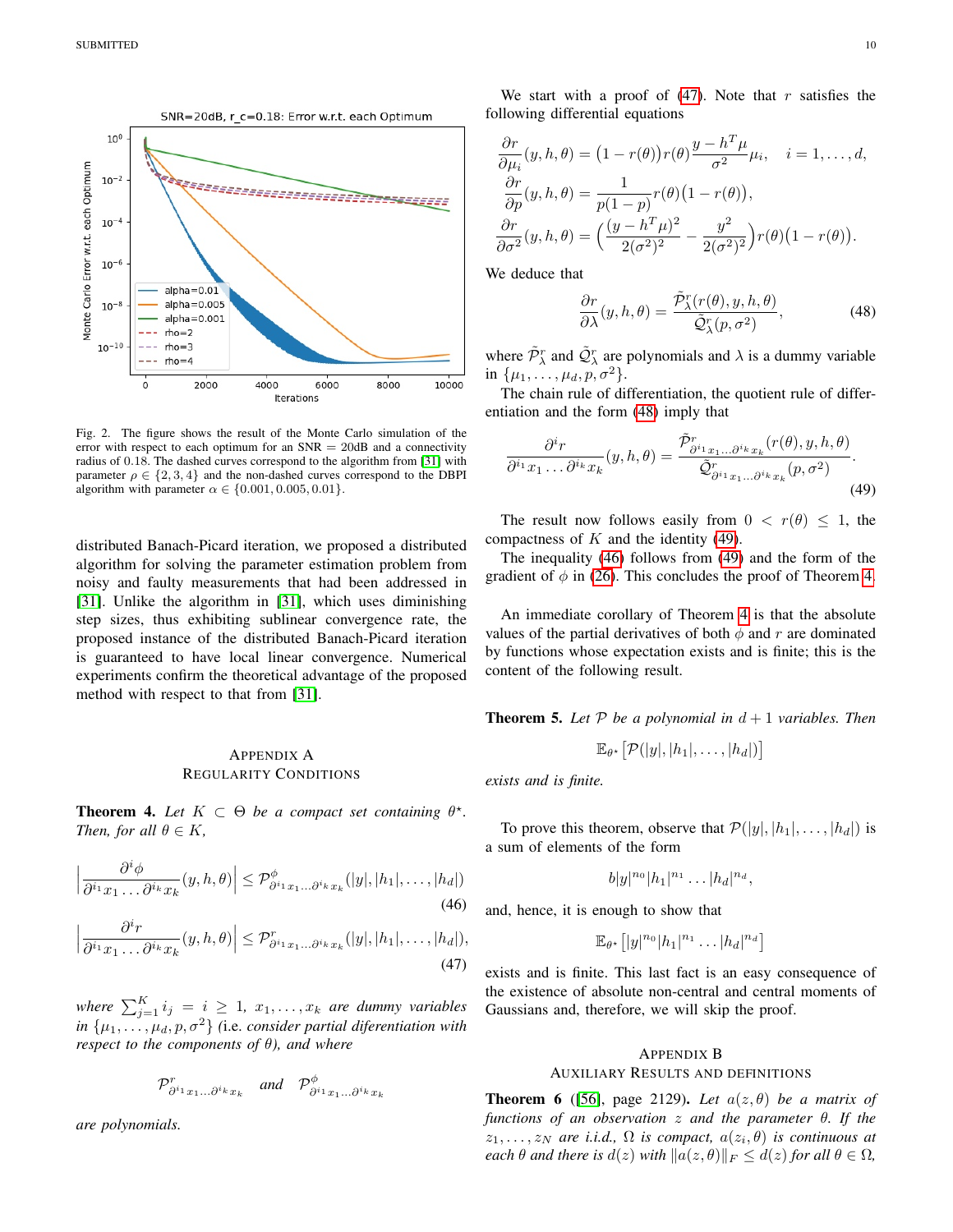*where*  $\mathbb{E}[d(z)]$  *exists and is finite, then*  $\mathbb{E}[a(z, \theta)]$  *is continuous and*

$$
\sup_{\theta \in \Omega} \left\| \frac{1}{N} \sum_{j=1}^{N} a(z_j, \theta) - \mathbb{E}[a(z, \theta)] \right\|_F \to 0
$$

*in probability.*

Let  $X_n$  be a sequence of random vectors. We use the notation  $X_n = o_P(1)$ , to denote that  $X_n$  converges to 0 in probability, *i.e.*, if, for every  $\epsilon > 0$ , the non-random sequence

$$
\mathbb{P}(\|X_n\| \le \epsilon)
$$

converges to 1.

If  $X_n$  is uniformly bounded in probability, *i.e.*, if, for every  $\epsilon > 0$ , there exists  $M(\epsilon) > 0$ , such that

$$
\mathbb{P}\big(\|X_n\| > M(\epsilon)\big) < \epsilon, \quad \forall n,
$$

we denote this by  $X_n = O_P(1)$  (see [\[54\]](#page-12-19) for more details and also for the calculus with the  $O_P(1)$  and  $o_P(1)$ ).

# <span id="page-10-1"></span>APPENDIX C

#### PROOF OF THEOREM [2](#page-6-3)

We give only a sketch of the proof of [\(38\)](#page-6-4) (the proof of [\(37\)](#page-6-5) is analogous). Observe that

$$
T'_{N}(\theta) - T'(\theta) =
$$
  

$$
(A(\theta))^{-1} (A(\theta) - A_{N}(\theta)) (A_{N}(\theta))^{-1} \frac{1}{N} \sum_{n=1}^{N} \nabla_{\theta}^{2} \phi(y_{n}, h_{n}, \theta)
$$

$$
+ (A(\theta))^{-1} \Big(\frac{1}{N} \sum_{n=1}^{N} \nabla_{\theta}^{2} \phi(y_{n}, h_{n}, \theta) - \mathbb{E}_{\theta^{*}} [\nabla_{\theta}^{2} \phi(y, h, \theta)]\Big),
$$

which implies that

<span id="page-10-4"></span>
$$
||T'_{N}(\theta) - T'(\theta)|| \le ||A(\theta)||^{-1} \times
$$
  
\n
$$
(||A(\theta) - A_{N}(\theta)|| ||A_{N}(\theta)||^{-1} || \frac{1}{N} \sum_{n=1}^{N} \nabla_{\theta}^{2} \phi(y_{n}, h_{n}, \theta)||
$$
  
\n
$$
+ || \frac{1}{N} \sum_{n=1}^{N} \nabla_{\theta}^{2} \phi(y_{n}, h_{n}, \theta) - \mathbb{E}_{\theta^{*}} [\nabla_{\theta}^{2} \phi(y, h, \theta)] ||).
$$
\n(50)

From Theorem [6](#page-9-6) (see appendix [B\)](#page-9-7),

$$
\sup_{\theta \in \bar{B}_{\delta,\theta^{\star}}^{\|\cdot\|}} \|A_N(\theta) - A(\theta)\|_F \to 0,
$$
\n
$$
\sup_{\theta \in \bar{B}_{\delta,\theta^{\star}}^{\|\cdot\|}} \left\| \frac{1}{N} \sum_{n=1}^N \nabla_\theta^2 \phi(y_n, h_n, \theta) - \mathbb{E}_{\theta^{\star}} [\nabla_\theta^2 \phi(y, h, \theta)] \right\|_F \to 0,
$$
\n(52)

in probability; these are consequences of Theorem [6,](#page-9-6) by noting that:

- a)  $\|\frac{1}{\sigma^2} \Gamma(y, h, \theta)\|_F \leq M \|hh^T\|_F$ , where M is the maximum of  $\frac{1}{\sigma^2}$  on  $\overline{B}_{\delta,\theta^*}^{\|\cdot\|}$  and where we used the fact that  $|r(y, h, \theta)| \leq 1$ ;
- b)  $\|\nabla_{\theta}^2 \phi(y, h, \theta)\|_F \leq g(y, h)$  on  $\bar{B}_{\delta, \theta^*}^{\|\cdot\|}$ , for some map g not depending on  $\theta$  for which  $\mathbb{E}_{\theta^*}[g(y,h)]$  exists and is finite (see appendix [A\)](#page-9-0).

Since all norms are equivalent, [\(51\)](#page-10-2)-[\(52\)](#page-10-3) also holds if the Frobenius norm is replaced by any other norm.

Taking the supremum over on  $\bar{B}_{\delta,\theta^{\star}}^{\|\cdot\|}$  on both sides of [\(50\)](#page-10-4), we obtain, from [\(51\)](#page-10-2)-[\(52\)](#page-10-3), that

$$
\sup_{\theta\in \bar{B}^{\|\cdot\|}_{\delta,\theta\star}}\left\|T_N'(\theta)-T'(\theta)\right\|
$$

$$
\leq o_P(1) \sup_{\theta \in \bar{B}_{\delta,\theta^*}^{\|\cdot\|}} \|A_N(\theta)\|^{-1} \sup_{\theta \in \bar{B}_{\delta,\theta^*}^{\|\cdot\|}} \Big\| \frac{1}{N} \sum_{n=1}^N \nabla_\theta^2 \phi(y_n, h_n, \theta) \Big\|
$$

N

 $+o_P(1),$ 

where the definitions of  $o_P(1)$  and  $O_P(1)$  can be found in appendix [B.](#page-9-7)

From [\(51\)](#page-10-2) and [\(52\)](#page-10-3), together with the compactness of  $\bar{B}_{\delta,\theta^*}^{\|\cdot\|}$ , we can deduce (proof omitted) that

$$
\sup_{\theta \in \bar{B}_{\delta,\theta^{\star}}^{\|\cdot\|}} \|A_N(\theta)\|^{-1} = O_P(1)
$$
  

$$
\sup_{\theta \in \bar{B}_{\delta,\theta^{\star}}^{\|\cdot\|}} \left\|\frac{1}{N} \sum_{n=1}^N \nabla_{\theta}^2 \phi(y_n, h_n, \theta)\right\| = O_P(1).
$$

Putting everything together, we conclude that

$$
\sup_{\theta \in B_{\delta,\theta^{\star}}^{\|\cdot\|}} \|T_N(\theta) - T'(\theta)\| \le
$$
  

$$
o_P(1)O_P(1)O_P(1) + o_P(1) = o_P(1),
$$

where the equality follows from the calculus rules with  $O_P(1)$ and  $o_P(1)$  [\[54\]](#page-12-19).

As mentioned, the proof of [\(37\)](#page-6-5) is entirely analogous; just note that, in order to use Theorem [6,](#page-9-6) we need to check that  $\|\nabla_\theta \phi(y, h, \theta)\| \leq \tilde{g}(y, h)$  on  $\bar{B}_{\delta, \theta^*}^{\|\cdot\|}$ , for some map  $\tilde{g}$  not depending on  $\theta$ , for which  $\mathbb{E}[\tilde{g}(y, z)]$  exists and is finite; this is again a consequence of the results proved in appendix [A.](#page-9-0)

## <span id="page-10-0"></span>APPENDIX D PROOF OF LEMMA [1](#page-3-8)

Suppose  $X^*$  satisfies [\(7\)](#page-3-9). Throughout this proof,  $x_i^*$  denotes the *i*th column of  $X^*$ . Consider the equation imposed by the first column,  $x_1^*$ , *i.e.*,

$$
Cx_1^* = ((x_1^*)^T C x_1^*) x_1^*,
$$

<span id="page-10-2"></span>and multiply both sides by  $(x_1^*)^T$ , which yields

$$
((x_1^{\star})^T C x_1^{\star})(1 - \|x_1^{\star}\|^2) = 0.
$$

<span id="page-10-3"></span>From the two equalities

$$
((x_1^*)^T C x_1^*) x_1^* = C x_1^*,
$$

$$
((x_1^*)^T C x_1^*) (1 - ||x_1^*||^2) = 0,
$$

we conclude that either  $x_1^* = 0$  or  $x_1^*$  is a unit-norm eigenvector of C.

Considering the second column, we prove that  $x_2^*$  is either zero or a unit-norm eigenvector of C that is orthogonal to  $x_1^*$ . Observe that

<span id="page-10-5"></span>
$$
Cx_2^* = ((x_1^*)^T C x_2^*) x_1^* + ((x_2^*)^T C x_2^*) x_2^*.
$$
 (53)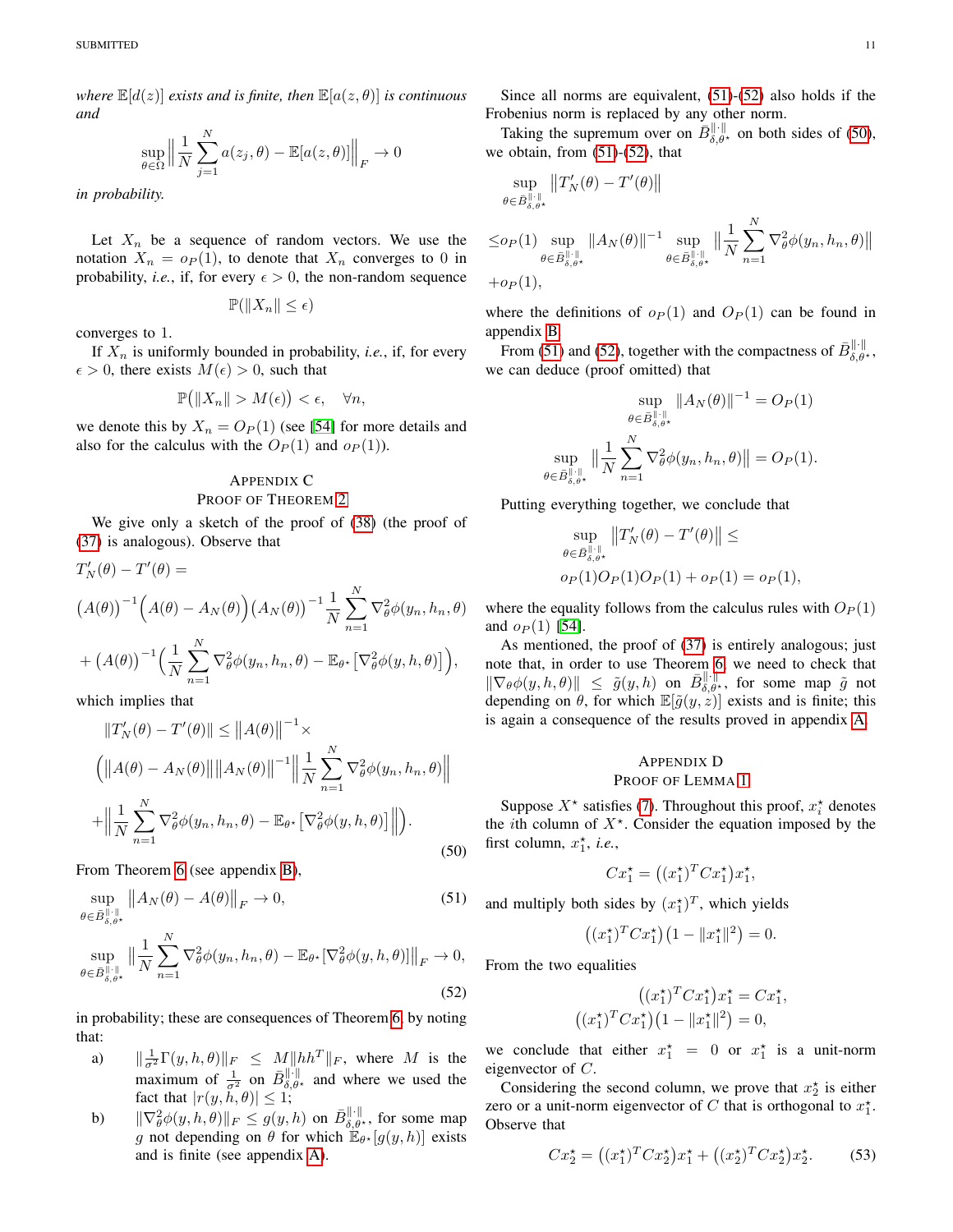Now recall that  $x_1^* = 0$  or  $x_1^*$  is a unit-norm eigenvector of C. If  $x_1^* = 0$ , then [\(53\)](#page-10-5) reduces to

$$
Cx_2^* = ((x_2^*)^T C x_2^*) x_2^*
$$

and the result follows as in the case of  $x_1^*$ . If  $x_1^* \neq 0$ , then it is a unit-norm eigenvector of C and, hence, there exists  $\beta$ such that  $(x_1^*)^T C = \beta(x_1^*)^T$  and [\(53\)](#page-10-5) reduces to

$$
Cx_2^* = \beta ((x_1^*)^T x_2^*) x_1^* + ((x_2^*)^T C x_2^*) x_2^*.
$$
 (54)

Multiply on the left by  $(x_1^{\star})^T$  and use  $||x_1^{\star}||^2 = 1$  to obtain

$$
((x_2^{\star})^T C x_2^{\star})(x_1^{\star})^T x_2^{\star} = 0.
$$

If  $x_2^* = 0$ , we are done. If not, then  $0 = (x_1^*)^T x_2^*$  and, returning to [\(54\)](#page-11-33), it holds that

$$
Cx_2^* = ((x_2^*)^T C x_2^*) x_2^*.
$$

This establishes the claim for  $x_1^*$  and  $x_2^*$ . Proceeding as we did for the second column, it is possible to construct a proof by induction establishing the result.

#### ACKNOWLEDGMENT

This work was partially funded by the Portuguese *Fundac¸ao para a Ci ˜ encia e Tecnologia ˆ* (FCT), under grants PD/BD/135185/2017 and UIDB/50008/2020. The work of João Xavier was supported in part by the Fundação para a Ciência e Tecnologia, Portugal, through the Project LARSyS, under Project FCT Project UIDB/50009/2020 and Project HARMONY PTDC/EEI-AUT/31411/2017 (funded by Portugal 2020 through FCT, Portugal, under Contract AAC n 2/SAICT/2017–031411. IST-ID funded by POR Lisboa under Grant LISBOA-01-0145-FEDER-031411).

#### **REFERENCES**

- <span id="page-11-0"></span>[1] R. Olfati-Saber, J. Fax, and R. Murray, "Consensus and cooperation in networked multi-agent systems," *Proceedings of the IEEE*, vol. 95, pp. 215–233, 2007.
- <span id="page-11-1"></span>[2] F. Andrade, M. Figueiredo, and J. Xavier, "Distributed Picard iteration," *submitted*, available at [arXiv:2104.00131,](http://arxiv.org/abs/2104.00131) 2021.
- <span id="page-11-2"></span>[3] K. Pearson, "On lines and planes of closest fit to systems of points in space," *The London, Edinburgh, and Dublin Philosophical Magazine and Journal of Science*, vol. 2, no. 11, pp. 559–572, 1901.
- <span id="page-11-3"></span>[4] Y. Qu, G. Ostrouchov, N. Samatova, and A. Geist, "Principal component analysis for dimension reduction in massive distributed data sets," in *Proceedings of IEEE International Conference on Data Mining (ICDM)*, vol. 1318, no. 1784, 2002, p. 1788.
- <span id="page-11-4"></span>[5] Y. Liang, M.-F. F. Balcan, V. Kanchanapally, and D. Woodruff, "Improved distributed principal component analysis," *Advances in Neural Information Processing Systems*, vol. 27, pp. 3113–3121, 2014.
- <span id="page-11-5"></span>[6] R. Kannan, S. Vempala, and D. Woodruff, "Principal component analysis and higher correlations for distributed data," in *Conference on Learning Theory*. PMLR, 2014, pp. 1040–1057.
- <span id="page-11-6"></span>[7] C. Boutsidis, D. P. Woodruff, and P. Zhong, "Optimal principal component analysis in distributed and streaming models," in *Proceedings of the forty-eighth annual ACM symposium on Theory of Computing*, 2016, pp. 236–249.
- <span id="page-11-7"></span>[8] D. Garber, O. Shamir, and N. Srebro, "Communication-efficient algorithms for distributed stochastic principal component analysis," in *International Conference on Machine Learning*. PMLR, 2017, pp. 1203–1212.
- <span id="page-11-8"></span>[9] Z.-J. Bai, R. H. Chan, and F. T. Luk, "Principal component analysis for distributed data sets with updating," in *International Workshop on Advanced Parallel Processing Technologies*. Springer, 2005, pp. 471– 483.
- <span id="page-11-9"></span>[10] H. Kargupta, W. Huang, K. Sivakumar, and E. Johnson, "Distributed clustering using collective principal component analysis," *Knowledge and Information Systems*, vol. 3, no. 4, pp. 422–448, 2001.
- <span id="page-11-10"></span>[11] H. Qi, T.-W. Wang, and J. D. Birdwell, "Global principal component analysis for dimensionality reduction in distributed data mining," *Statistical data mining and knowledge discovery*, pp. 327–342, 2004.
- <span id="page-11-11"></span>[12] F. N. Abu-Khzam, N. F. Samatova, G. Ostrouchov, M. A. Langston, and A. Geist, "Distributed dimension reduction algorithms for widely dispersed data." in *IASTED PDCS*, 2002, pp. 167–174.
- <span id="page-11-33"></span><span id="page-11-12"></span>[13] A. Scaglione, R. Pagliari, and H. Krim, "The decentralized estimation of the sample covariance," in *2008 42nd Asilomar Conference on Signals, Systems and Computers*. IEEE, 2008, pp. 1722–1726.
- <span id="page-11-13"></span>[14] Y.-A. Le Borgne, S. Raybaud, and G. Bontempi, "Distributed principal component analysis for wireless sensor networks," *Sensors*, vol. 8, no. 8, pp. 4821–4850, 2008.
- <span id="page-11-14"></span>[15] M. E. Yildiz, F. Ciaramello, and A. Scaglione, "Distributed distance estimation for manifold learning and dimensionality reduction," in *2009 IEEE International Conference on Acoustics, Speech and Signal Processing*. IEEE, 2009, pp. 3353–3356.
- <span id="page-11-15"></span>[16] W. Suleiman, M. Pesavento, and A. M. Zoubir, "Performance analysis of the decentralized eigendecomposition and esprit algorithm," *IEEE Transactions on Signal Processing*, vol. 64, no. 9, pp. 2375–2386, 2016.
- <span id="page-11-16"></span>[17] S. B. Korada, A. Montanari, and S. Oh, "Gossip pca," *ACM SIGMET-RICS Performance Evaluation Review*, vol. 39, no. 1, pp. 169–180, 2011.
- <span id="page-11-17"></span>[18] L. Li, A. Scaglione, and J. H. Manton, "Distributed principal subspace estimation in wireless sensor networks," *IEEE Journal of Selected Topics in Signal Processing*, vol. 5, no. 4, pp. 725–738, 2011.
- <span id="page-11-18"></span>[19] I. D. Schizas and A. Aduroja, "A distributed framework for dimensionality reduction and denoising," *IEEE Transactions on Signal Processing*, vol. 63, no. 23, pp. 6379–6394, 2015.
- <span id="page-11-19"></span>[20] S. X. Wu, H.-T. Wai, A. Scaglione, and N. A. Jacklin, "The power-oja method for decentralized subspace estimation/tracking," in *2017 IEEE International Conference on Acoustics, Speech and Signal Processing (ICASSP)*. IEEE, 2017, pp. 3524–3528.
- <span id="page-11-20"></span>[21] S. X. Wu, H.-T. Wai, L. Li, and A. Scaglione, "A review of distributed algorithms for principal component analysis," *Proceedings of the IEEE*, vol. 106, no. 8, pp. 1321–1340, 2018.
- <span id="page-11-21"></span>[22] A. Gang, B. Xiang, and W. Bajwa, "Distributed principal subspace analysis for partitioned big data: Algorithms, analysis, and implementation," *IEEE Transactions on Signal and Information Processing over Networks*, vol. 7, pp. 699–715, 2021.
- <span id="page-11-22"></span>[23] A. G. Dimakis, S. Kar, J. M. Moura, M. G. Rabbat, and A. Scaglione, "Gossip algorithms for distributed signal processing," *Proceedings of the IEEE*, vol. 98, no. 11, pp. 1847–1864, 2010.
- <span id="page-11-23"></span>[24] J.-J. Xiao, A. Ribeiro, Z.-Q. Luo, and G. B. Giannakis, "Distributed compression-estimation using wireless sensor networks," *IEEE Signal Processing Magazine*, vol. 23, no. 4, pp. 27–41, 2006.
- <span id="page-11-24"></span>[25] S. Boyd, A. Ghosh, B. Prabhakar, and D. Shah, "Randomized gossip algorithms," *IEEE transactions on information theory*, vol. 52, no. 6, pp. 2508–2530, 2006.
- <span id="page-11-25"></span>[26] S. Barbarossa and G. Scutari, "Decentralized maximum-likelihood estimation for sensor networks composed of nonlinearly coupled dynamical systems," *IEEE Transactions on Signal Processing*, vol. 55, no. 7, pp. 3456–3470, 2007.
- <span id="page-11-26"></span>[27] T. Zhao and A. Nehorai, "Information-driven distributed maximum likelihood estimation based on gauss-newton method in wireless sensor networks," *IEEE Transactions on Signal Processing*, vol. 55, no. 9, pp. 4669–4682, 2007.
- <span id="page-11-27"></span>[28] I. D. Schizas, A. Ribeiro, and G. B. Giannakis, "Consensus in ad hoc wsns with noisy links—part i: Distributed estimation of deterministic signals," *IEEE Transactions on Signal Processing*, vol. 56, no. 1, pp. 350–364, 2007.
- <span id="page-11-28"></span>[29] S. S. Stanković, M. S. Stankovic, and D. M. Stipanovic, "Decentralized parameter estimation by consensus based stochastic approximation," *IEEE Transactions on Automatic Control*, vol. 56, no. 3, pp. 531–543, 2010.
- <span id="page-11-29"></span>[30] A. H. Sayed, "Diffusion adaptation over networks," in *Academic Press Library in Signal Processing*. Elsevier, 2014, vol. 3, pp. 323–453.
- <span id="page-11-30"></span>[31] S. S. Pereira, R. López-Valcarce, and A. Pages-Zamora, "Parameter estimation in wireless sensor networks with faulty transducers: A distributed EM approach," *Signal Processing*, vol. 144, pp. 226–237, 2018.
- <span id="page-11-31"></span>[32] S. Faria and G. Soromenho, "Fitting mixtures of linear regressions," *Journal of Statistical Computation and Simulation*, vol. 80, no. 2, pp. 201–225, 2010.
- <span id="page-11-32"></span>[33] A. Gang, H. Raja, and W. U. Bajwa, "Fast and communication-efficient distributed PCA," in *IEEE International Conference on Acoustics, Speech, and Signal Processing (ICASSP)*, 2019, pp. 7450–7454.